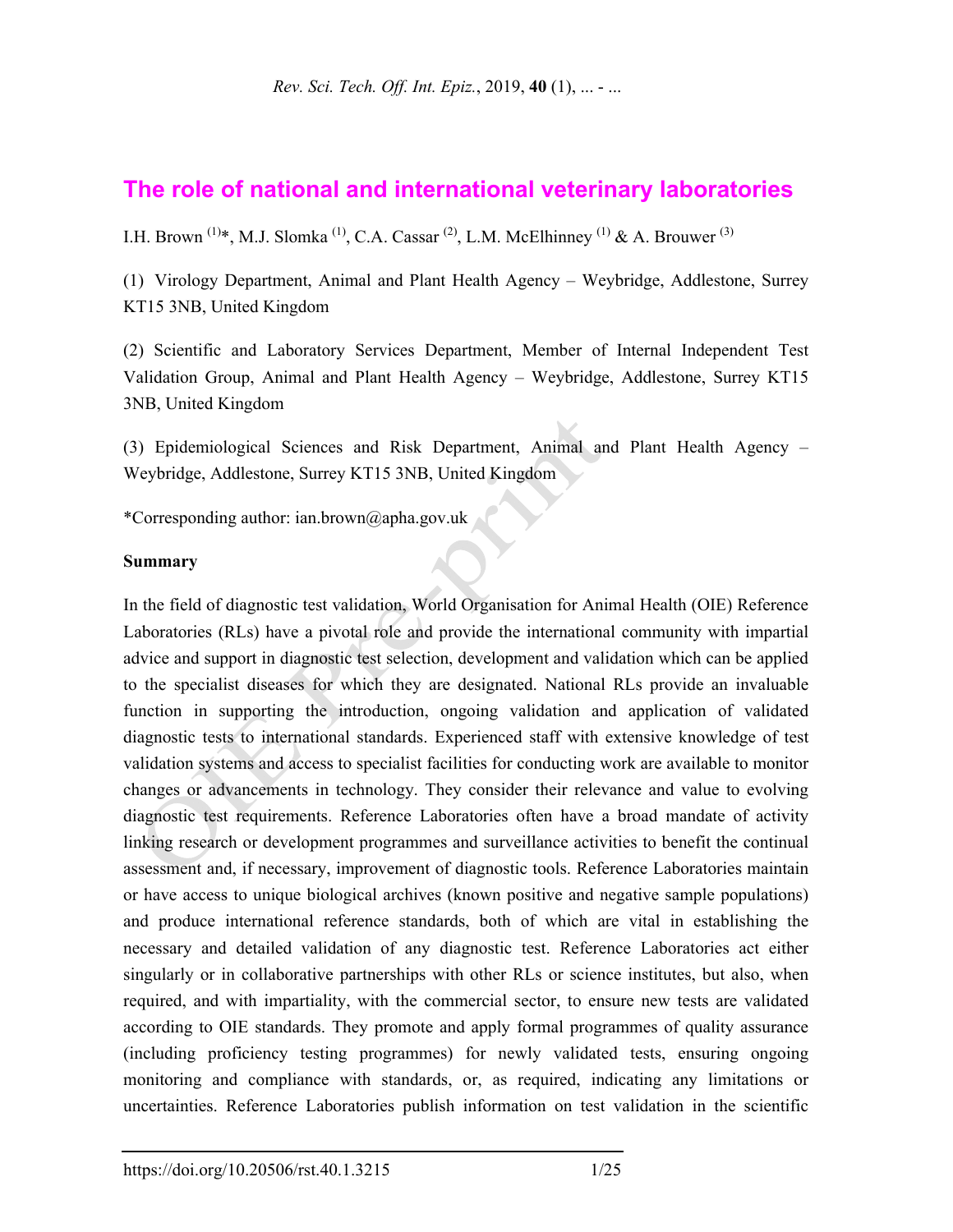literature and on relevant websites, as well as disseminating information at workshops and international conferences. Furthermore, they can offer training in the processes and systems underpinning test validation.

#### **Keywords**

Bio-archives – Consultancy – Impartiality – Reference Laboratory – Standard compliance – Test accuracy.

### **Introduction**

The *Concise Oxford English Dictionary* defines 'reference' as 'the act of referring a matter for decision, settlement or consideration to some authority or the scope given to this authority' (1). Within the specialised context of this paper, a Reference Laboratory (RL) is specifically designated and acts at either national or international level or both. Reference Laboratories, irrespective of scope, are considered by the veterinary and scientific community at large to produce authoritative information, opinions and advice. National laboratories are appointed by the Competent Veterinary Authority in the country concerned, sometimes in consultation with other bodies (e.g. with the Competent Authority for human health if the disease in question is zoonotic). International laboratories are formally endorsed through the World Organisation for Animal Health (OIE) and their Members. (The Food and Agriculture Organization of the United Nations [FAO] also can independently appoint international RLs.) In support of the delivery of RL mandates, the laboratory will perform a variety of procedures and provide a range of services. Functions central to diagnostic test validation science are embodied in the terms of reference of OIE international RLs (2), which state that their responsibilities are to:

- − use, promote and disseminate diagnostic methods validated according to OIE standards
- − recommend the prescribed and alternative tests or vaccines as OIE standards
- − develop reference material in accordance with OIE requirements, and implement and promote the application of OIE standards
- − store and distribute to national laboratories biological reference products and any other reagents used in the diagnosis and control of the designated pathogens or diseases
- − develop, standardise and validate according to OIE standards new procedures for diagnosis and control of the designated pathogens or diseases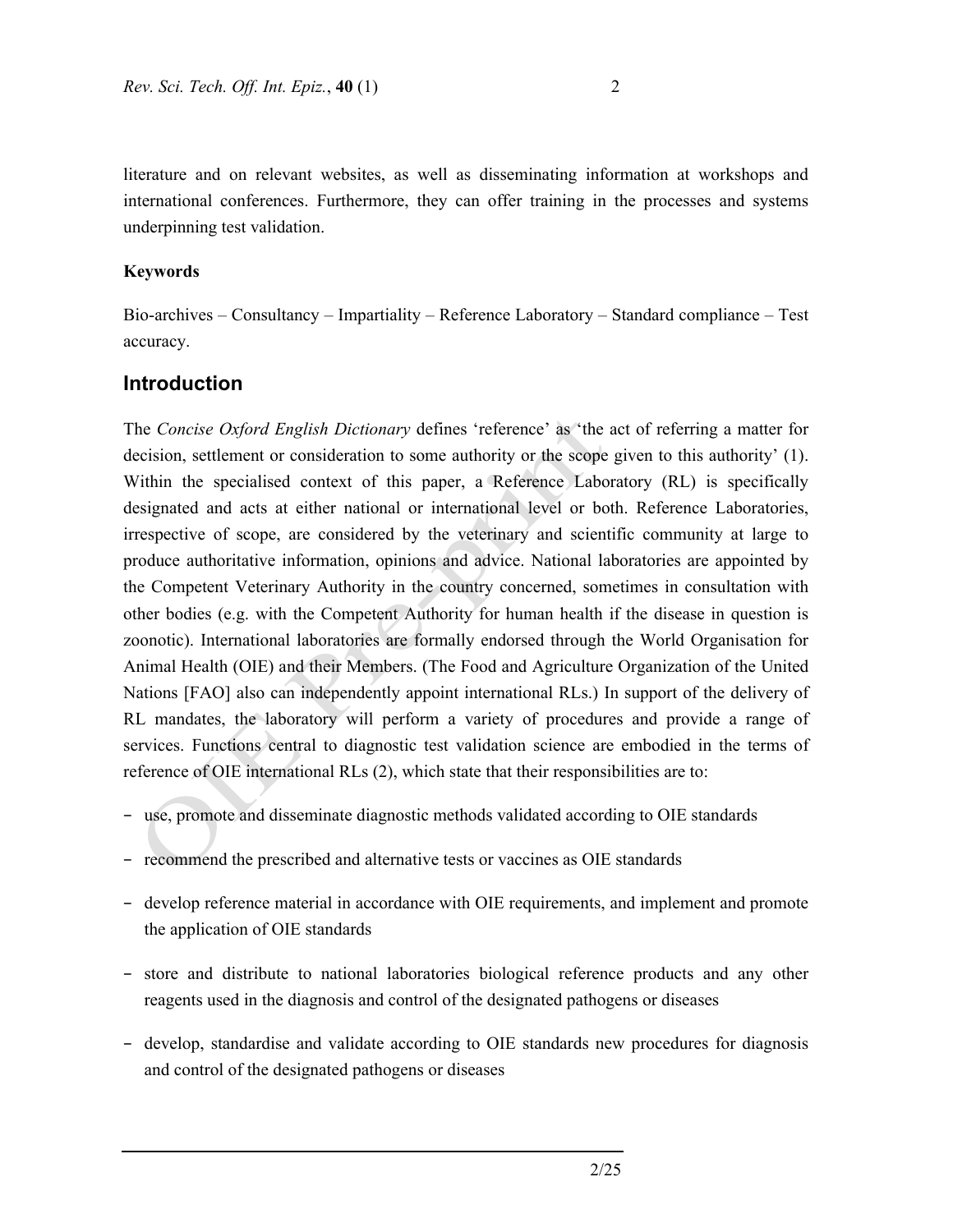- − provide diagnostic testing facilities, and, where appropriate, scientific and technical advice on disease control measures to OIE Members
- − carry out and/or coordinate scientific and technical studies in collaboration with other laboratories, centres or organisations
- − collect, process, analyse, publish and disseminate epidemiological data relevant to the designated pathogens or diseases
- − provide scientific and technical training for personnel from OIE Members
- − maintain a system of quality assurance, biosafety and biosecurity relevant for the pathogen and the disease concerned
- − organise and participate in scientific meetings on behalf of the OIE
- − establish and maintain a network with other OIE RLs designated for the same pathogen or disease and organise regular inter-laboratory proficiency testing (PT) to ensure comparability of results
- − organise inter-laboratory PT with laboratories other than OIE RLs for the same pathogens and diseases to ensure equivalence of results
- − place expert consultants at the disposal of the OIE.

Further, national RLs can provide valuable support to diagnostic test validation in their area of competence. Specifically, under their mandates these activities include:

- − collaborating with other national and international RLs, and participation in training courses and in inter-laboratory comparative tests organised by these laboratories
- − coordinating the activities of official laboratories designated at a country level with a view to harmonising and improving the methods of laboratory analysis, testing and diagnosis and their use, ensuring well-validated methods are applied
- − where appropriate, organising inter-laboratory comparative testing or proficiency tests between official laboratories, ensuring an appropriate follow-up of such tests and informing the Competent Authorities of the results of such tests and follow-up; poor performance in such tests may identify tests that have not been appropriately validated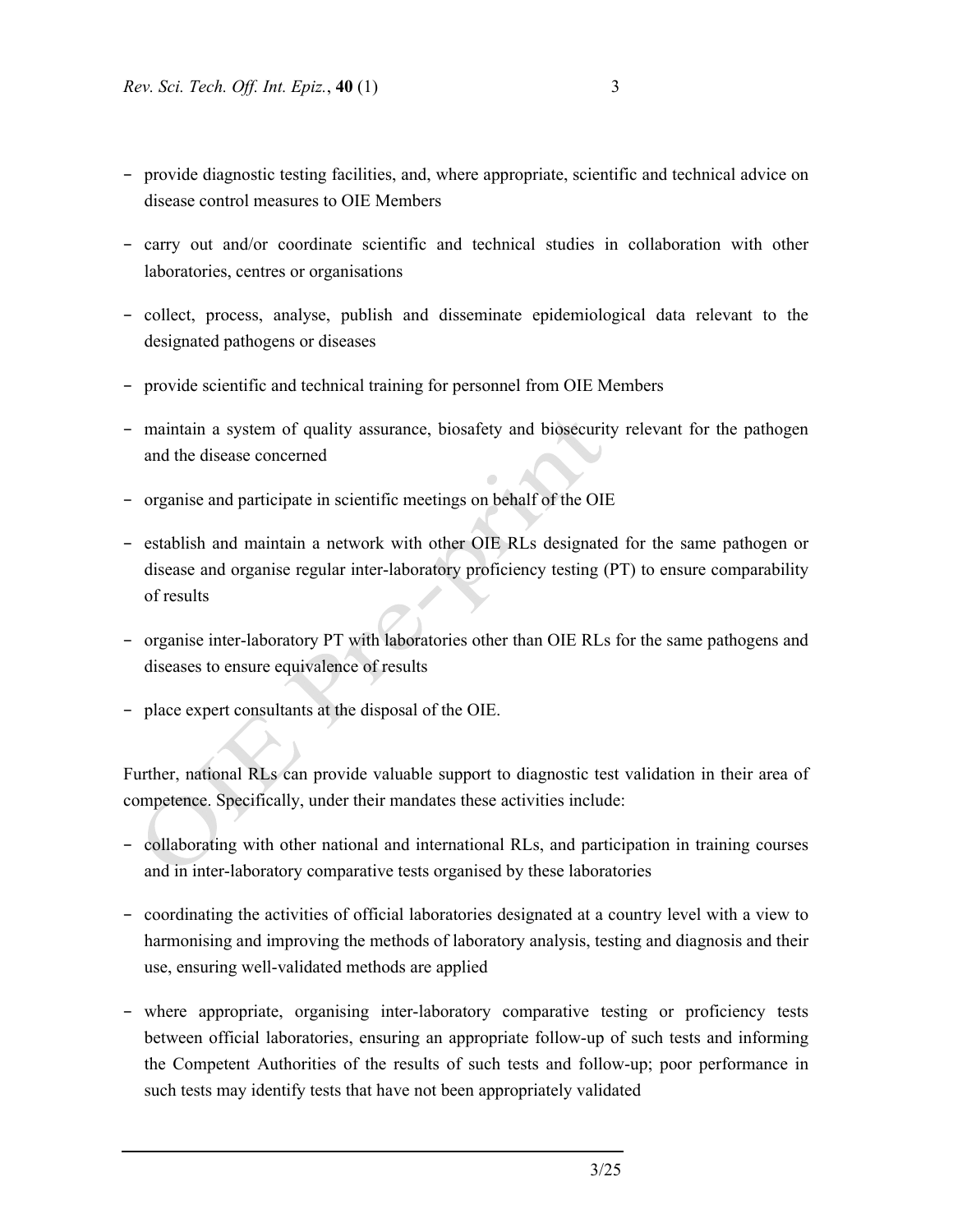- − where relevant, validating the reagents and lots of reagents, establishing and maintaining upto-date lists of available reference substances and reagents, and of manufacturers and suppliers of such substances and reagents, and maintaining reference collections of pests of plants and/or reference strains of pathogenic agents
- − actively assisting the Competent Authority in the diagnosis of outbreaks of diseases, by carrying out confirmatory diagnoses, characterisation and epizootic or taxonomic studies on pathogen isolates, all using appropriately validated methods.

## **The need for Reference Laboratories**

An RL is a centre of excellence and technical expertise for a particular disease. Generally, an RL will employ experts knowledgeable about the disease and fit-for-purpose diagnostic methods. In some cases, RLs also have experts that are knowledgeable about the preparation and evaluation of effective vaccines for the disease may also be available. The role of an RL is to provide an independent, impartial, but definitive, opinion, within the scope of current scientific knowledge, on matters concerning the diagnosis and control of the disease in question. Rarely will the RL have controlling authority over other laboratories with which it regularly engages. Where an RL has such authority, this is usually as a result of its role as a central or national RL (2). As test methods change and there is greater use of emerging technologies (including information technology that can produce standardised digital outputs), there are more opportunities for collaboration between regional laboratories, which leads to improved knowledge of disease diagnosis and control. The role of the RL is principally to provide unbiased advice that is founded on the best scientific knowledge available and, where definitive advice is not possible, to ensure that any uncertainties are understood.

In order to be able to meet the ongoing challenges in test validation and harmonisation, in often rapidly advancing fields (e.g. vaccine design and new diagnostic methods), it is important that the RL remains active and aware of developments in its relevant field. There is a continuous demand for rapid, reliable diagnostics and interventions, so awareness of developments in new diagnostic methods and requirements for new vaccines or standards is important. This horizon scanning and preparedness to respond requires RLs to have active science programmes in their specialist disease that are outward facing and utilise scientific literature, digital technology, acquisition of new knowledge through disease events and, importantly, collaboration with other laboratories, science institutes and the commercial sector.

Finally, RLs are in a privileged position, being in receipt of biologicals from around the world. This carries responsibilities and RLs must avoid conflicts of interest. For example, if RLs are in a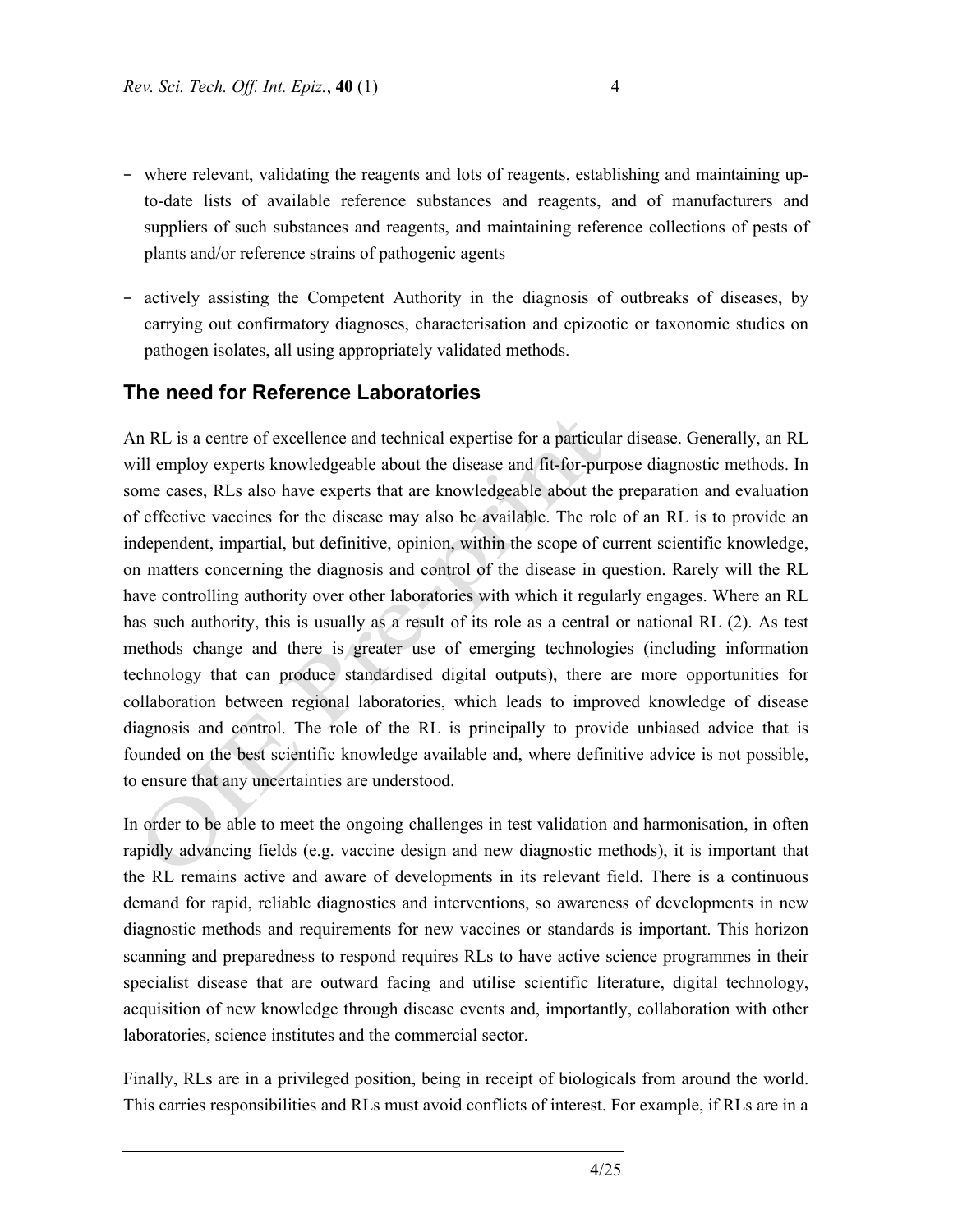position to commercially exploit discoveries, including new or variants of pathogens, they have a responsibility to make data available to the international community early on, especially when it is fundamental to providing critical insights into test modifications. RLs must also manage the, sometimes, competing interests of individual countries and the wider international community. If an RL helps a country to detect disease it will wish to report this to the OIE, but the country may not, resulting in delayed or restricted publication of results.

## **Organisation of Reference Laboratories**

#### **Personnel requirements**

Personnel in RLs should have experience of working with the disease in the field and should be familiar with its clinical appearance, pathological features, biological properties, epidemiology, transmission and control. Importantly, they should understand all the appropriate diagnostic laboratory methods for the disease and should be able to provide a critical interpretation of the laboratory test results, including an assessment of the accuracy and predictive value of individual tests. They should have access to relevant clinical material and be able to apply their expert knowledge to the correct selection of laboratory tests for defined purposes, in accordance with OIE principles (see Gardner *et al.*, this issue [3]). Staff should understand test performance criteria, test validation, fitness-for-purpose demonstration and technical troubleshooting of test failures or anomalous test results. To ensure that they have the multi-disciplinary scope of knowledge required, RLs increasingly employ a diverse team of specialists (including technicians, epidemiologists, pathologists, veterinarians, researchers, data scientists and statisticians).

# **Equipment and facilities: importance of maintaining World Organisation for Animal Health standards**

All RLs, regardless of their particular remit, need to be adequately and sustainably resourced and equipped to effectively respond with an appropriate and sustainable testing strategy. Robust laboratory infrastructure is critical in view of the increasing numbers of disease incidents which continue to challenge RL activities globally. Biocontainment controls must reflect the OIE standards pertaining to biosafety and biosecurity (4) to minimise laboratory safety lapses, which may lead to pathogen escape and other unwanted consequences for RLs. Novel tests developed and recommended by RLs must also consider the resources and regulatory limitations of national RLs.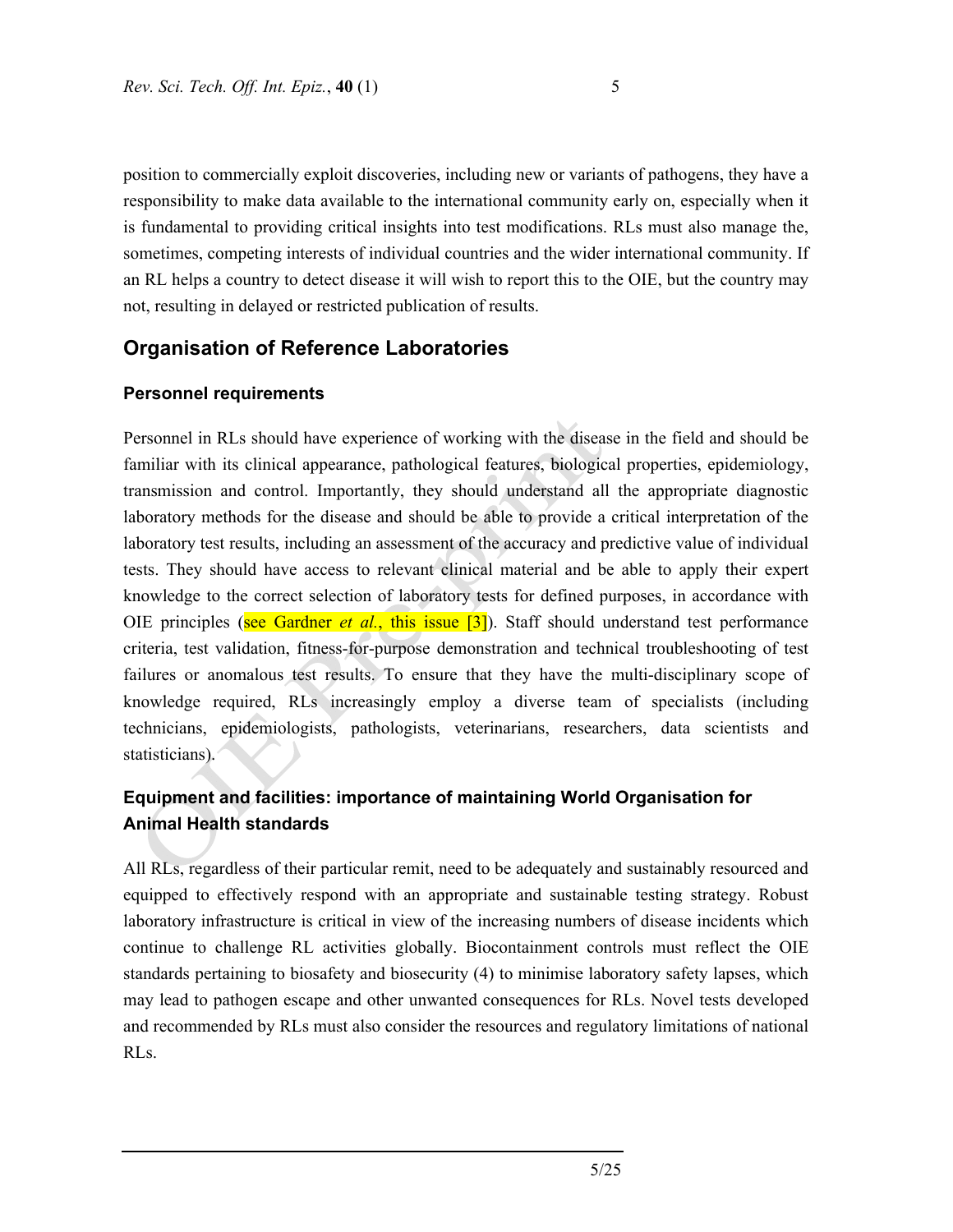Regional RLs and field veterinarians play a critical role both in recognising suspect clinical cases, which is the first step in disease investigation, and in ensuring that diagnostic assays remain fit for purpose.

Research facilities which enable animal experimentation in the target livestock species, in line with animal welfare standards, are available at RLs with the appropriate containment level for biosafety and biosecurity (5). Carefully designed *in vivo* studies primarily serve to investigate various aspects of the relationship between pathogen and host. Studies include pathogenesis studies and trials of candidate vaccines, which may involve collaborations with the biotechnology industry. The resultant clinical samples can be further exploited for test validation, thereby embracing the 3Rs principles (replacement, reduction and refinement of animal testing) (6), and are valuable alternatives to live animal testing where appropriate field samples are unavailable.

#### **Financial support and commercial activity**

Most RL activities are funded internally or by their national authorities. One way to alleviate any funding difficulties is for the RL to charge for some of their services, for example, the provision of reference materials or training. The OIE has recognised the right of an RL to make appropriate charges if a particular service would otherwise be impossible; however, such an action tends to detract from the overall principle of open access to information and materials, which is the principle that underpins the very concept of RLs. In the area of test validation, the RL may be placed in a challenging position. The maintenance of bio-archives on behalf of the national or international community is a substantive and ongoing cost to an RL. Third parties do not have ready access to such materials, and it can often be logistically challenging and costly for RLs to supply them (e.g. shipment costs for infectious substances). For this reason, detailed test validation is best conducted by RLs themselves, but in a manner that allows timely release of information and data, ideally through peer-reviewed publication. The RL needs to maintain impartiality and so commercial endorsement of diagnostic kits or products should ideally be avoided. However, it is sometimes essential that the RL works with industry to facilitate test validation.

#### **Evaluation and audit**

National and international RLs play a key role in the standardisation and control of analytical methods. Standards implemented and maintained by RLs have become increasingly required, as they often provide a benchmark against which the performance of laboratories undertaking official testing is compared. Consequently, for RLs to remain in a position to carry out their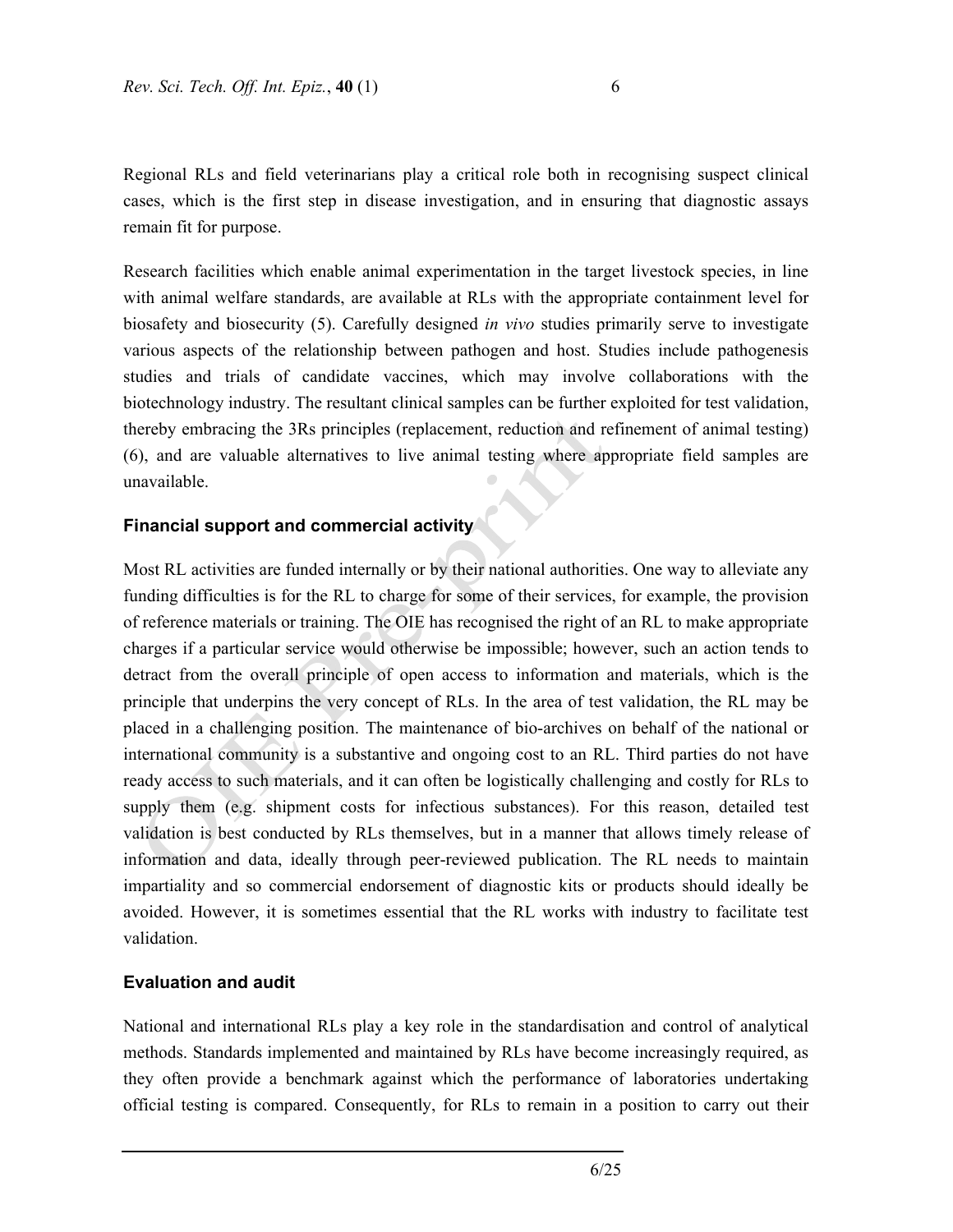responsibilities there is a need for quality performance standards to be maintained. Reference Laboratories meet the fundamental need for rapid, accurate and unambiguous detection of pathogens, using test methodologies that are accredited to ISO/IEC 17025:2017. It is a basic premise of disease control that success in control is entirely reliant on the ability of the Competent Authority to accurately diagnose new cases faster than the disease spreads. For most diseases, rapid unequivocal laboratory diagnosis is therefore a critical tool. Reference Laboratories should use tests that conform to internationally recognised accreditation standards, as this provides assurance of best practice and provides evidence of the RL's competence. Competent Authorities and the public are more likely to trust accredited laboratories to deliver accurate results, which is particularly important, as key strategies and decisions that impact on livelihoods rely on the accuracy of the test results. Accreditation provides further confidence in those test results and is recognised internationally, which allows for a common understanding of baseline performance expectations and enables laboratories to communicate with one another more easily. Reference Laboratories aim to provide both conventional methodology and new technological solutions in order to maintain their position at the forefront of disease diagnosis, response and management. The key advantage of evaluating novel technologies in tandem with accredited tests is that it allows for the relative performance of these test to be compared. This validation of tests is undertaken by RLs according to the principles and standards in the OIE *Manual of Diagnostic Tests and Vaccines for Terrestrial Animals* (*Terrestrial Manual*) (7). Review of test validation dossiers, particularly by independent reviewers, is a valuable and integral part of test accreditation.

The implementation of new tests in an official testing laboratory may be facilitated by RLs. Reference Laboratories have a remit to undertake reviews of laboratory procedures, often through laboratory quality assurance exercises, including provision of quality-assured introduction of new validated tests and PT panels. These activities provide continued assurance of the maintenance of standards across a laboratory network. Repeated failure during external quality assurance (EQA) programmes presents cause for concern and can lead to temporary or permanent withdrawal of the test under review.

## **Reference laboratory activities**

#### **Advice and consultancy**

Reference Laboratories function within networks, whether national, regional, or coordinated internationally by the OIE and FAO, and their activities include capacity building and implementing laboratory twinning initiatives. Technology transfer and staff training are key when aspiring to test harmonisation, whether regionally or globally. Informed advice founded on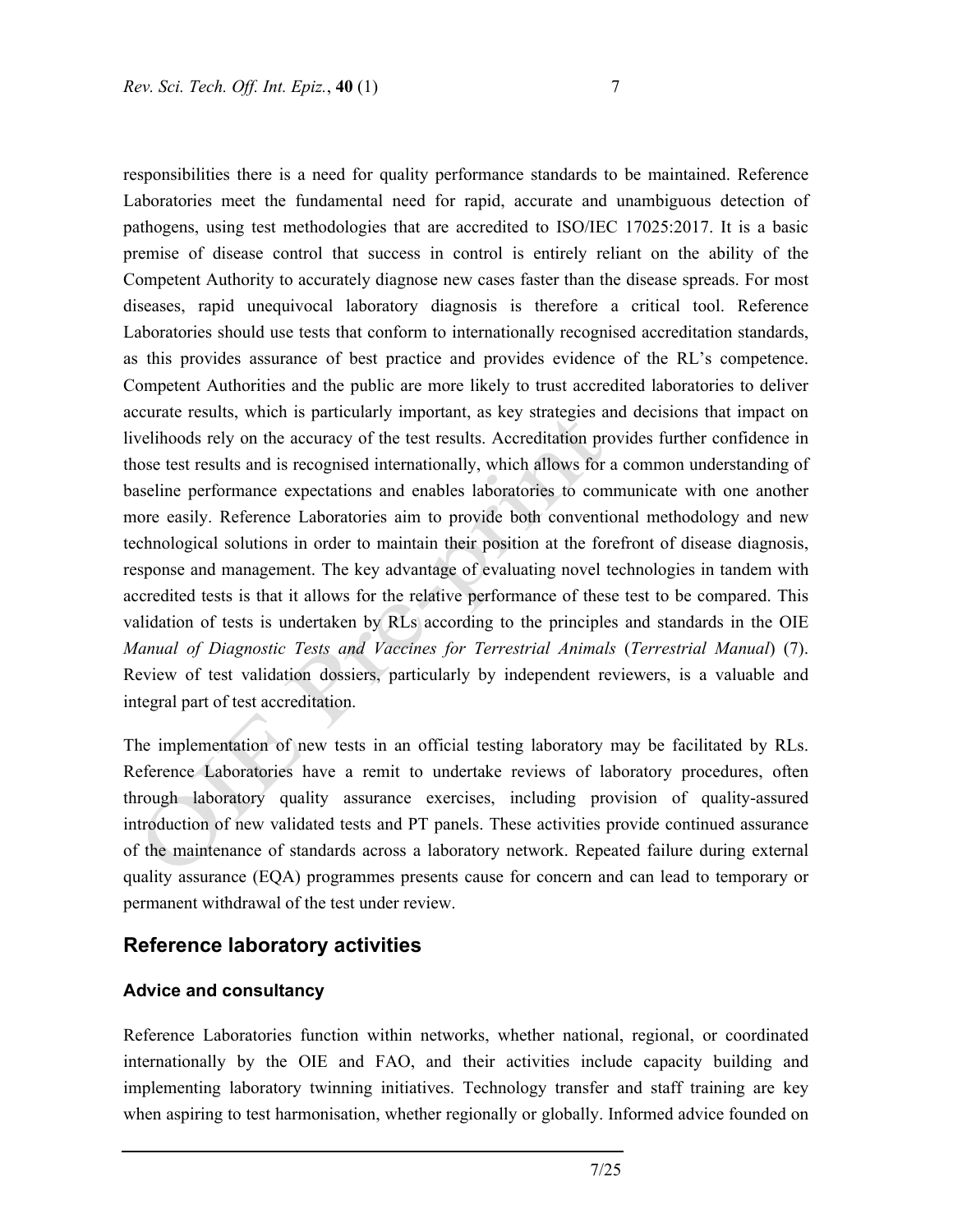disease understanding is invaluable, as is justification for novel testing strategies, which may feature newly validated diagnostic approaches. The role of the reference expert is pivotal, both in improving standards and in assuring the viability of the RL they represent. They act as a key point of contact for other parties (other RLs, both international and national, commercial companies in diagnostics and vaccines, and international agencies such as the OIE) in the development and validation of new methods (8). Publication will transparently demonstrate the quality and extent of test validation, but validation should continue as an ongoing process. Occasionally, some diagnostic methods are published and appear viable, but in the absence of robust validation (7) these may represent little more than a written method, with no evidence to support their reliability and utility. Reference Laboratory experts must communicate their knowledge through constructive dialogue and demonstrate impartiality on all pertinent themes. Consultancy may be provided via collaborative projects, or even informally, the importance of which cannot be underestimated. There is similar scope for consultancy with industry, where vaccination and test validation may be highly beneficial.

#### **Research and development**

Research and development, both scientific and technical, play a pivotal role in retaining the status and global reputation of an RL. To maintain scientific expertise in the provision and validation of diagnostic tests, the RL needs to ensure it has up-to-date knowledge of the disease and pathogen in question. Understanding the circulating strains, transmission, pathology, epidemiology and host ecology is essential to appropriately provide advice regarding the optimal assay and test matrices. Reference Laboratories should employ and encourage the use of standardised *in vivo* and *in vitro* characterisation approaches towards the classification of new pathogens, or variation and changes within existing pathogens, and publish or share scientific data to avoid unnecessary duplication of effort (particularly where animal models are required for pathogen typing or classification). The increasingly available high-throughput molecular screening approaches and more routine use of whole-genome sequencing have exponentially improved the detection of pathogens and the subsequent understanding of their evolution and epidemiology.

Technical expertise underpins the delivery of scientific research and reference activities. Where possible, RLs should have practical knowledge of novel or emerging technologies as applied to their disease or related area so as to determine their suitability for practical application and give greater confidence in globally reported data. The development of new technology for testing is underpinned by inter-laboratory trials and collaborative studies. An example of RL input through international collaboration was the provision of an optimised, well-validated, real-time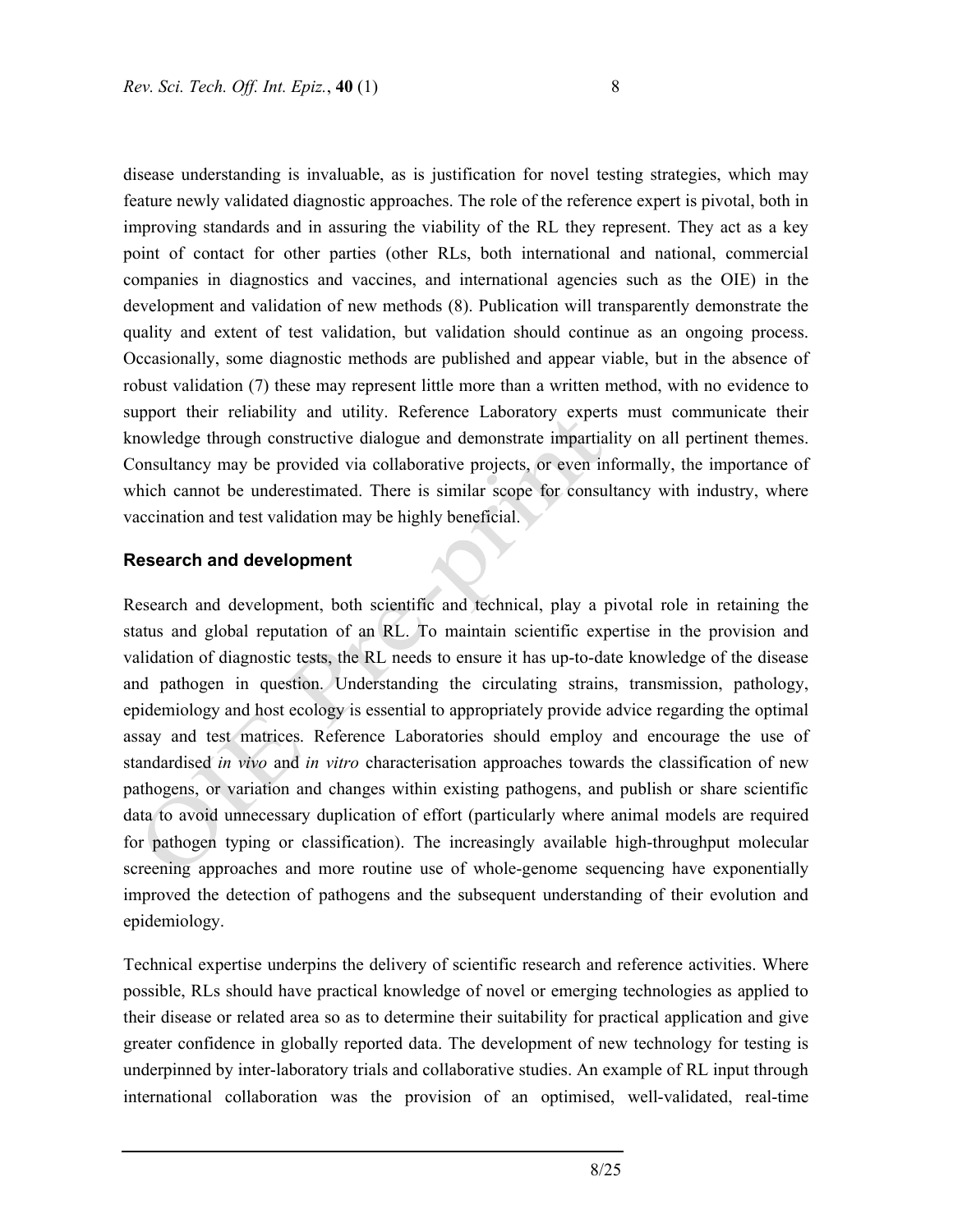polymerase chain reaction (PCR) based on contemporary bioinformatics for the generic detection of all animal influenza viruses (including avian influenza virus [AIV] and swine influenza virus) and human influenza A virus strains (9). These tests meet the global need for effective screening for influenza A viruses, irrespective of origin or host. Assessment and validation of new technologies, particularly diagnostic assays, allows RLs to confidently set quality assurance standards (e.g. cut-off values or test pass/fail criteria) and establish any limitations (e.g. sample matrix, sensitivity or specificity) before the assays are widely use in diagnostic laboratories. The validation and sharing of dedicated sample processing procedures and bioinformatics pipelines (software) alongside the resulting data will ensure maximum yield from limited clinical material in other diagnostic laboratories or RLs.

In many cases, maintaining scientific and technical expertise relies on informal and formal collaborative links with OIE RLs and academic or industry partners. Doctoral studentships may facilitate optimum use of limited resources and enhance scientific outputs. It is highly recommended that RL research and development should be implemented following internationally recognised standards such as the International Organization for Standardization (ISO) standard ISO 9001. Together with the publication of data in peer-reviewed journals, quality assurance certification provides a high degree of confidence in the research portfolio of an RL.

#### **Publications, reporting and communications, and sharing of data and materials**

Peer-reviewed publications and conference presentations remain important for enabling RLs to disseminate their findings to a broader audience. More recently, the emergence of pre-print servers has enabled scientific manuscripts to be universally accessible prior to completion of formal peer review, although both their advantages and disadvantages have attracted comment (10). Internet portals dedicated to disease-specific themes include test validation discussions, whilst social media enables rapid real-time dissemination of information.

The increased level of inter-laboratory collaboration between RLs has been invaluable, with possible conflicts of interest during the sharing of samples or information prevented thanks to materials transfer agreements. It is important that the relationship between an RL and its Competent Veterinary Authority is respected. The continuing threat of zoonotic infections also requires RLs to engage with the public health arena (11).

Public gene sequence databases are a crucial resource in understanding the molecular epidemiology of pathogens. The 2010 Nagoya Protocol (12) emphasised the international importance of transparency for the open and globally beneficial sharing of organisms' genomes.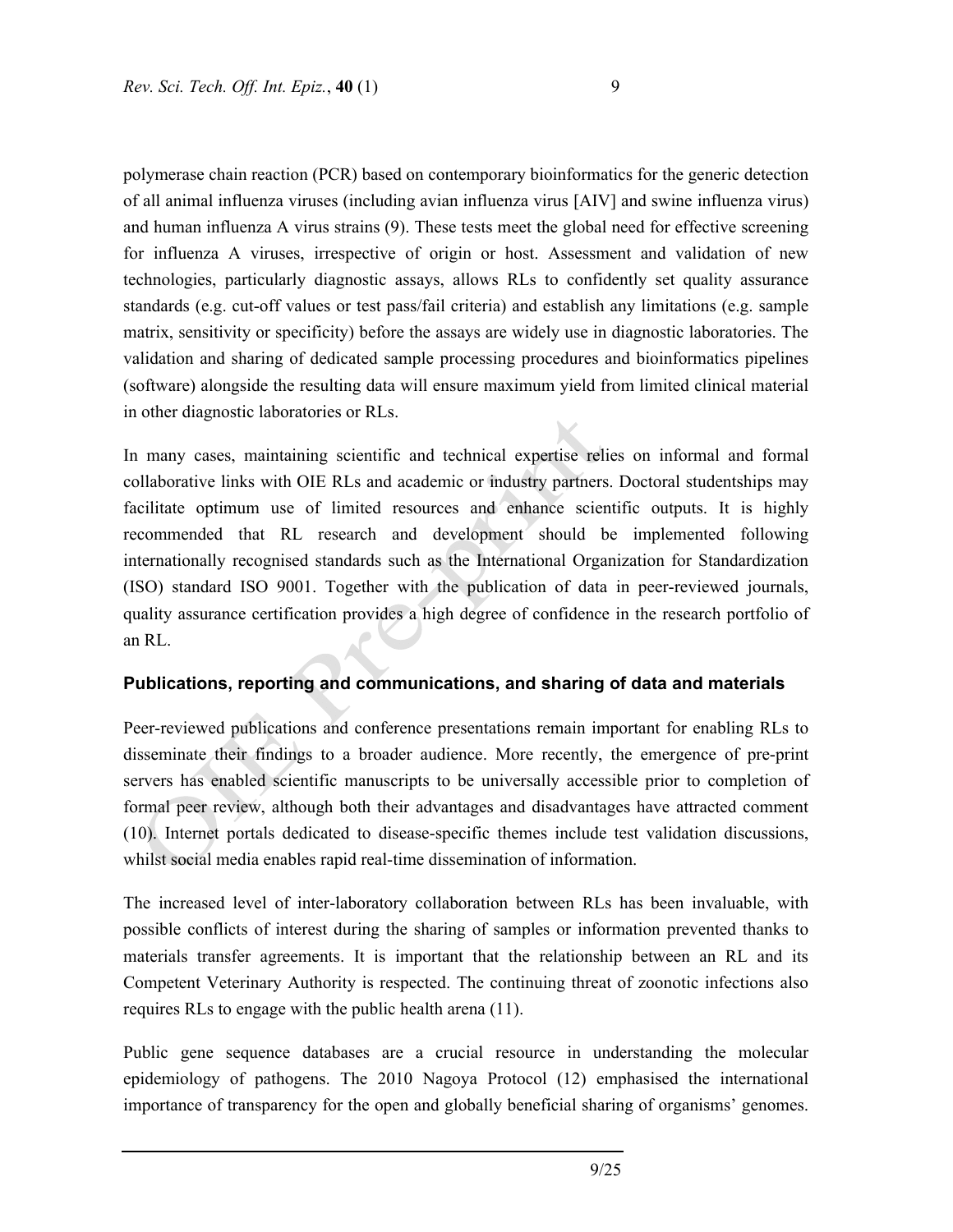However, some of the Protocol's recommendations have raised concerns in the public health sphere (13) and similar concerns may apply to veterinary pathogens. These questions extend to industrial collaborations if RLs source the pathogens for test development. Any potential conflicts of interest associated with intellectual property rights (14) demand ethical management to maintain the scientific credibility of RLs.

#### **Training**

Training is an inherent part of any RL's remit. It incorporates both internal training to retain quality assurance accreditation and certification within the laboratory and external training to facilitate high standards in diagnosis, surveillance, biosafety and biosecurity at a regional and international level. The type of training undertaken will vary significantly from specific one-onone training to wide-scale training and harmonisation via international meetings or workshops. Training may be organised in response to the OIE's acceptance of new diagnostic approaches; for example, in 2018, the OIE's acceptance of PCR-based assays for primary rabies diagnosis led to enhanced training by RLs and dissemination of detailed methodologies in peer-reviewed journals, including video articles (15).

Reference Laboratory staff are often requested to provide training in test protocols, test validation and quality assurance to staff at other laboratories. External training, which may be offered directly or as part of funded OIE laboratory twinning projects, is targeted at the appropriate staff and uses local reagents, equipment and facilities. Test validation training may cover diagnosis, quality assurance and/or safety. It is particularly important when providing training for a novel technique that trainees are taught how to transfer the assay to their own laboratories and how to acquire local test validation and/or equivalence data. This will ensure that ongoing training programmes at the host laboratory are locally embedded and maintained. Informal or formal assessments may be included in the training programme. For example, blind panels of previously tested samples could be used to confirm staff competency, obtain local test validation data (including test sensitivity and specificity data), ensure that local equipment and reagents are fit for purpose, and confirm the ability of laboratories to detect locally circulating strains of the pathogen. Training should include test pass/fail criteria (positive and negative controls) and establish background levels/cut-offs. The programme should also ensure the establishment of local test performance monitoring to track any trends and take corrective action as required. Host laboratories should also be encouraged to participate in EQA schemes.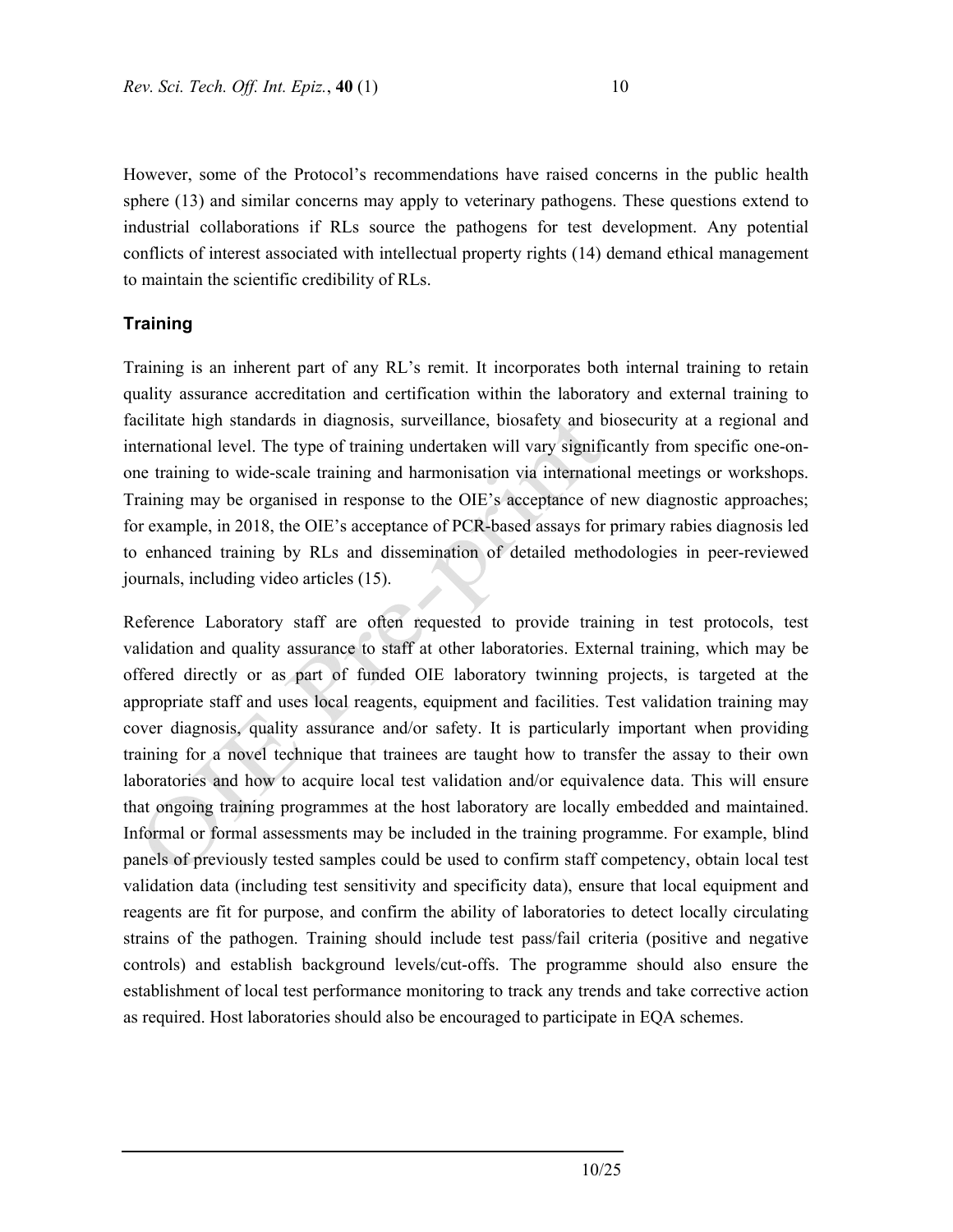#### **Surveillance**

Reference Laboratories play a vital role in the surveillance and reporting of animal diseases. National surveillance systems monitor endemic disease and, when they are well targeted and have effective control plans, can help to reduce prevalence of important production and zoonotic disease. Active surveillance programmes provide valuable access to 'field samples', which are critical for diagnostic assay development and validation. The impact and utility of programmes that use well-validated tests can be seen in the example of national *Salmonella* control plans in Europe, which have resulted in a fall in the prevalence of targeted *Salmonella* serovars in laying hens across the continent, from 3.7% in 2008 to 1.1% in 2018 (16). National surveillance networks established to monitor and control endemic disease can additionally be utilised to improve sensitivity of detection for exotic and emerging disease threats. Reference Laboratories have a responsibility to be aware of the threat of disease incursion via international horizon scanning. Some exotic epizootic diseases with potential public health consequences, such as highly pathogenic avian influenza, have continued to evolve over the last 25 years and, consequently, fit-for-purpose tests need to be updated if such surveillance is to be reliably carried out . Additionally, African swine fever has been spreading in Asia and Europe in recent years and vector-borne diseases have become more widespread due to changing climatic factors. Effective surveillance systems require well-characterised, validated tests for effective monitoring.

Antibiotic-resistant bacteria emerging from extensive usage of antibiotics in livestock production pose an increasing threat to veterinary public health (17). Surveillance of antimicrobial resistance in bacteria in livestock populations, using validated tests, will be vital for ensuring that antibiotics are used safely in the veterinary sector and for protecting public health.

New and emerging disease threats have always been a concern to livestock industries and the emergence of SARS-CoV-2 (COVID-19) in 2019 via a presumed wildlife source (18) has highlighted the impact that a new zoonotic disease can have on public health and the economy. The international community looks to RLs for responsive development of relevant validated tests.

#### **Characterisation of infectious agents and maintenance of culture collections**

Reference Laboratories employ a range of approaches for pathogen characterisation, essentially centred on: *a)* long-established bacteriological and virological techniques, which include pathogen isolation as a key requisite; and *b)* molecular methods, including real-time PCR and gene sequencing. Major investment over the past 15 years has seen the widespread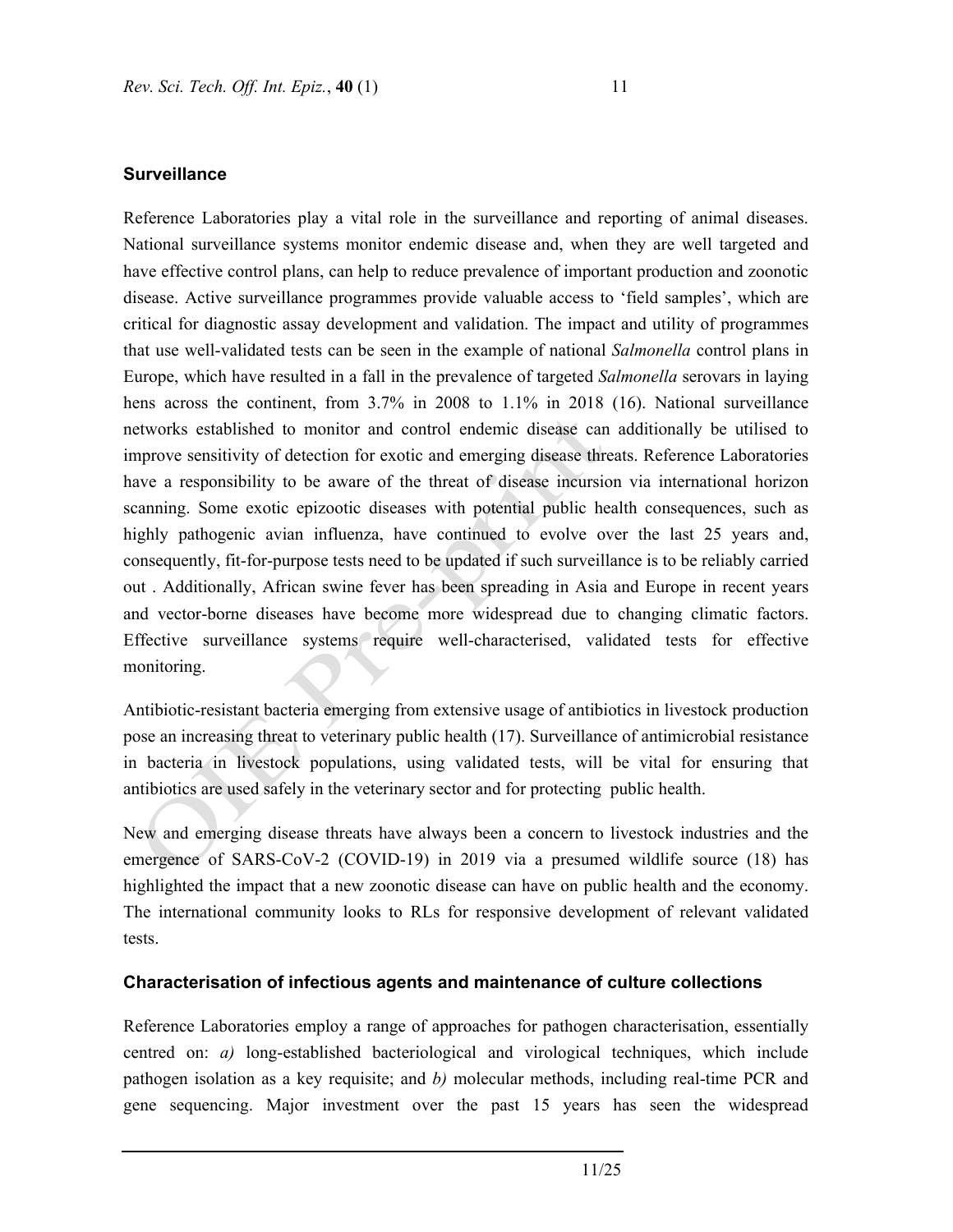implementation of real-time PCR technologies in veterinary RLs globally (19, 20), both at the national RL level and now increasingly in regional RL front-line diagnostic settings. While validated real-time PCR techniques demonstrate many advantages, e.g. high sensitivity and specificity and rapid throughput in the laboratory, it remains prudent for RLs to maintain their long-standing culture and isolation facilities. Reference Laboratory archives should contain a mixture of quality-controlled derivatives (e.g. titrated isolated virus or bacteria, as reference strains), nucleic acid, serum and fixed tissues. Clinical samples are crucial to ensure that tests are validated using the appropriate sample matrices. The choice of tools and appropriate clinical samples is dependent on the pathogen, disease and test purpose.

The OIE generally continues to recommend isolation or culture from the index case of any new outbreak, and the propagated pathogens require secure curation in long-term pathogen collections and bio-banks, ideally with their accompanying genetic and epidemiological data. However, this is dependent on it being possible to isolate the virus in cell culture (not possible for viruses of crustaceans and molluscs) and on there being appropriate containment facilities for biosafety level 4 zoonotic pathogens. For bacterial characterisation, the process is at least simpler and dependent on an initial pathogen isolate. Traditional approaches include examination of phenotypic and biochemical properties alongside serological and phage typing reactions, but these have been increasingly supplemented by molecular approaches (21), which continue to be developed for many bacterial pathogens.

Appropriate tools validated to international standards are a key component of disease outbreak management, including surveillance, and they have an impact on longer-term animal disease policies, both nationally and internationally. For example, the rapid and effective implementation of control measures to combat incursions of highly pathogenic AIV (H5Nx subtypes) in Europe, the Middle East and Central Eurasia between 2014 and 2021 was made possible by earlier validation of appropriate AIV real-time PCR assays. The assays were shared out amongst national and international RLs (20) to control major epizootics during 2016–2017 and 2020– 2021 (22). Detailed validation of the assays showed utility for a diverse group of contemporaneously circulating viruses ahead of their substantive global spread (23). Detailed validation of the assays showed utility for a diverse group of contemporaneously circulating viruses ahead of their substantive global spread (23). These tests were used for statutory interventions and actions, including: *a)* confirming disease in different avian hosts; *b)* monitoring the spread of infection to susceptible populations and, importantly, providing unequivocal evidence for lack of spread to contact farms; *c)* performing pre-movement testing of birds to prove they were non-infected; *d*) testing and monitoring farms following restocking with birds; and *e)* providing proof of freedom from infection in apparently healthy birds in control zones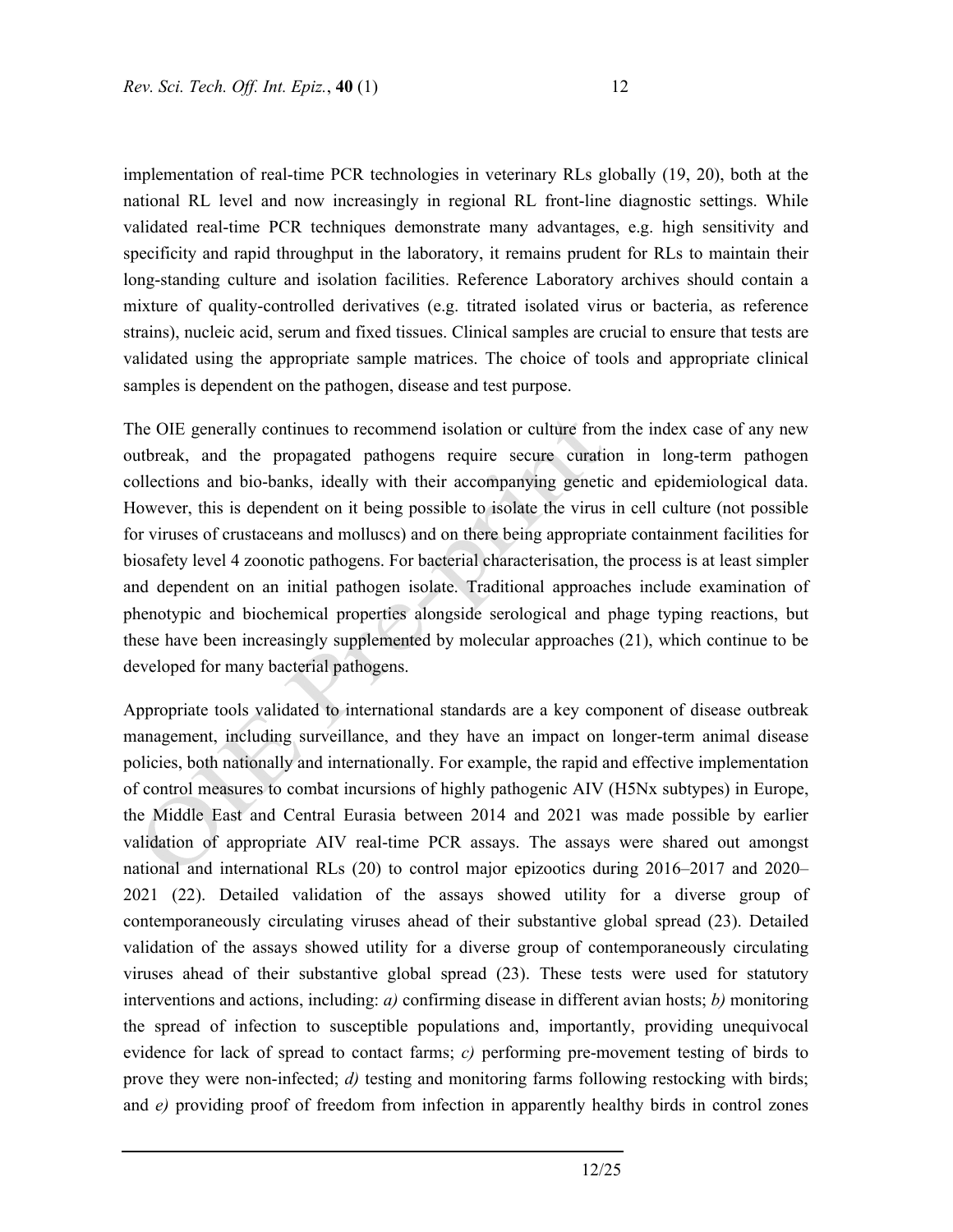(later enabling countries to regain OIE disease-free status). All of these AIV outbreak experiences have not only informed the ongoing continuous validation of the relevant real-time PCR assays, but have also provided additional insights into diverse but important aspects of AIV ecology, as has the monitoring of the AIV natural reservoir in wild birds (24).

The application of molecular approaches, including next-generation sequencing (NGS), in RL work provides increased opportunities for more refined research activities and improved diagnosis. The value of NGS has been demonstrated in the *de novo* identification of novel viral agents (25) and the detection of minority variants and antibiotic/antiviral-resistant forms of bacteria and viruses. The whole-genome sequencing of bacteria provides the ultimate level of resolution (26). However, significant capital investment is required for both NGS instrumentation and sufficient computing power, plus trained bioinformaticians to analyse the considerable viral and bacterial genomic metadata. As a result, it is largely only international or national RLs with research-oriented programmes that can use the technology. Combining both genetic and serological data in antigenic cartography serves to characterise new and evolving pathogens, which include antigenic variants (27, 28). Standards to describe the level of confidence in the quality of assembled genomes, particularly for novel or new pathogens, still need to be refined.

Further tools for detection of historical exposure to infection in RL surveillance need to be developed using platform technologies, such as enzyme-linked immunosorbent assay. An important application of this technology is where serology is critical during outbreak or endemic disease eradication programmes, to demonstrate the absence of infection in livestock (29). Several RLs have been replacing *in vivo* assays with pathogen detection and characterisation in order to respect the 3Rs principle (6); for example, intravenous inoculation of embryonated chicken eggs has been used for the isolation of bluetongue virus (30). Acceptance of alternative *in vitro* assays has, however, been slow in some areas. The value of bio-archives for the development of diagnostic tests for prion diseases (which included a possible zoonotic element) was demonstrated at the time of the bovine spongiform encephalopathy (BSE) epidemic. Although subsequently controlled by epidemiologically driven interventions and management practices (31), BSE precipitated test development for prion detection in cloven-hoofed animals. Validation of many of these diagnostic tools relied on the availability of well-characterised sample material from RLs, which provided access to extensive global bio-archive collections of tissues and fluids from both field (naturally infected) and experimentally infected cases. The precedent of BSE underlines the importance of well-provenanced bio-archives and highlights their role in enabling use to be prepared for any future recurrence of an animal and/or zoonotic prion disease.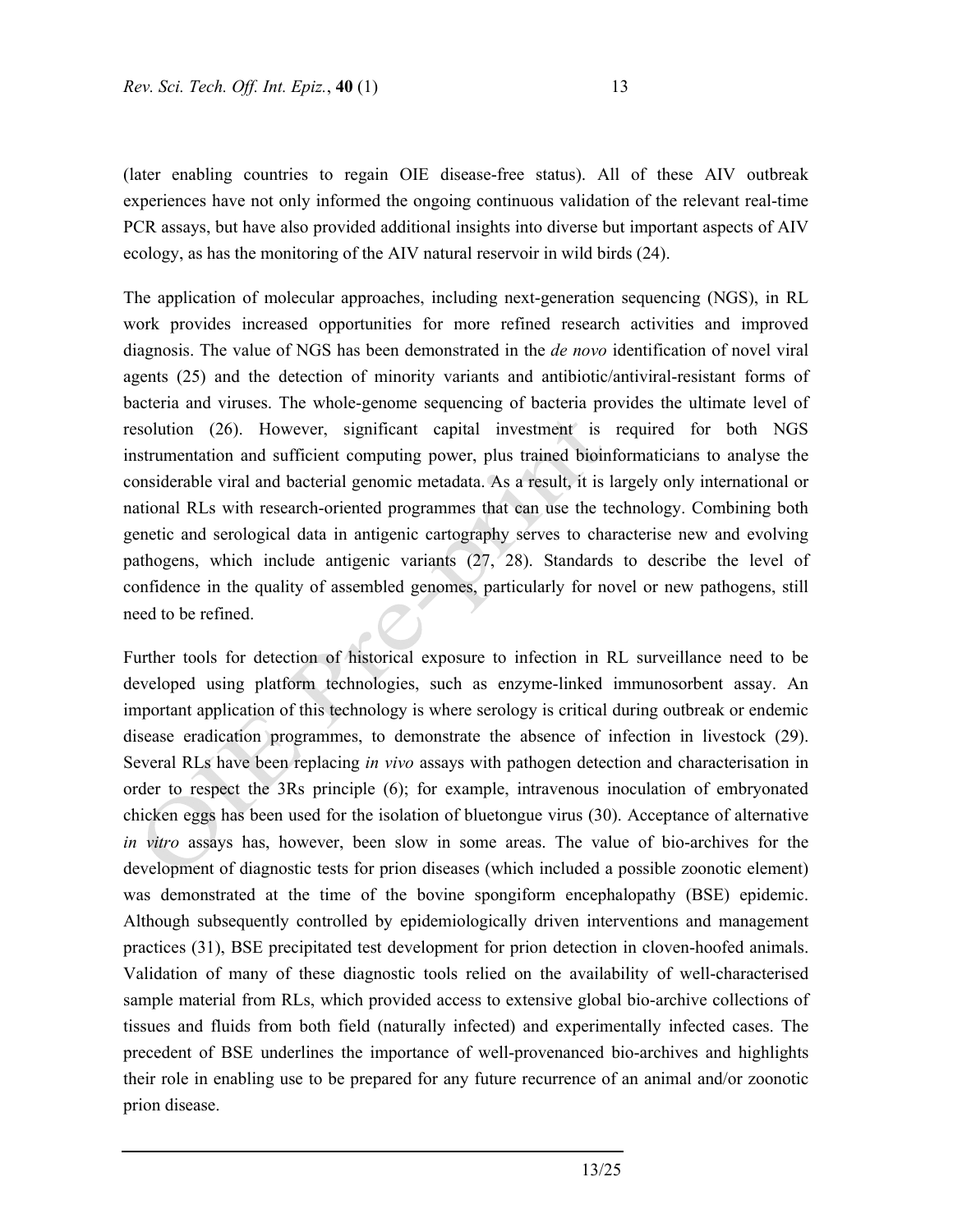#### **Evaluation and definition of reference methods**

Evaluation and description of reference methods remains a central activity undertaken by RLs. The main drivers for method development and review are the dynamic nature of infectious disease and the advent of new technology. Pathogens are constantly evolving; therefore, diagnostic tests have to be regularly updated to provide the required levels of analytical and diagnostic sensitivity (DSe) and specificity (DSp). Reference Laboratories have an obligation to provide diagnostic tools that reflect the current national and international disease profiles for their particular reference designations, as well as providing unequivocal diagnosis.

The development and modification of RL reference methods may impact the wider scientific community, and it is an RL responsibility to disseminate this information in a timely manner at both national and international level through scientific networks and publication. Communicating and engaging with the scientific community and key bodies such as the OIE, World Health Organization and FAO also serves to identify challenges with methodology and helps to progress test harmonisation at an international level, which is a vital element of sustaining meaningful RL activity and developing capability for responding to new and emerging diseases.

There are circumstances where established reference methods may have limited value. Their worth is determined by undertaking thorough test validation which will provide key information about their comparative performance. Additionally, the context within which the test is applied determines the applicability of a test result. If a test is used as a preliminary screen at herd level, then lower test sensitivity may be acceptable; by comparison, a test used for confirmatory purposes may have a requirement for different sensitivity. Increased or appropriate knowledge and understanding of the pathogen and disease biology helps to identified circumstances in which an otherwise limited test could be applied.

The valuable role RLs play in test validation is demonstrated when analysing the important factors to consider when planning a test validation exercise. These include availability of appropriate control materials with known performance in internationally recognised tests. Further, the inclusion of recent field strains in a test validation exercise is imperative, as this provides evidence that the test is developed to perform in 'field' circumstances. Many of these materials can often only be sourced via an RL bio-archive. Emergence of new pathogens creates challenges for test validations undertaken with no available field samples or standard established reference controls. However, it is important to recognise that other challenges can also arise when undertaking test validation, e.g. the health status of the population being tested may be unknown, or there may be no validated methodology against which to undertake comparative test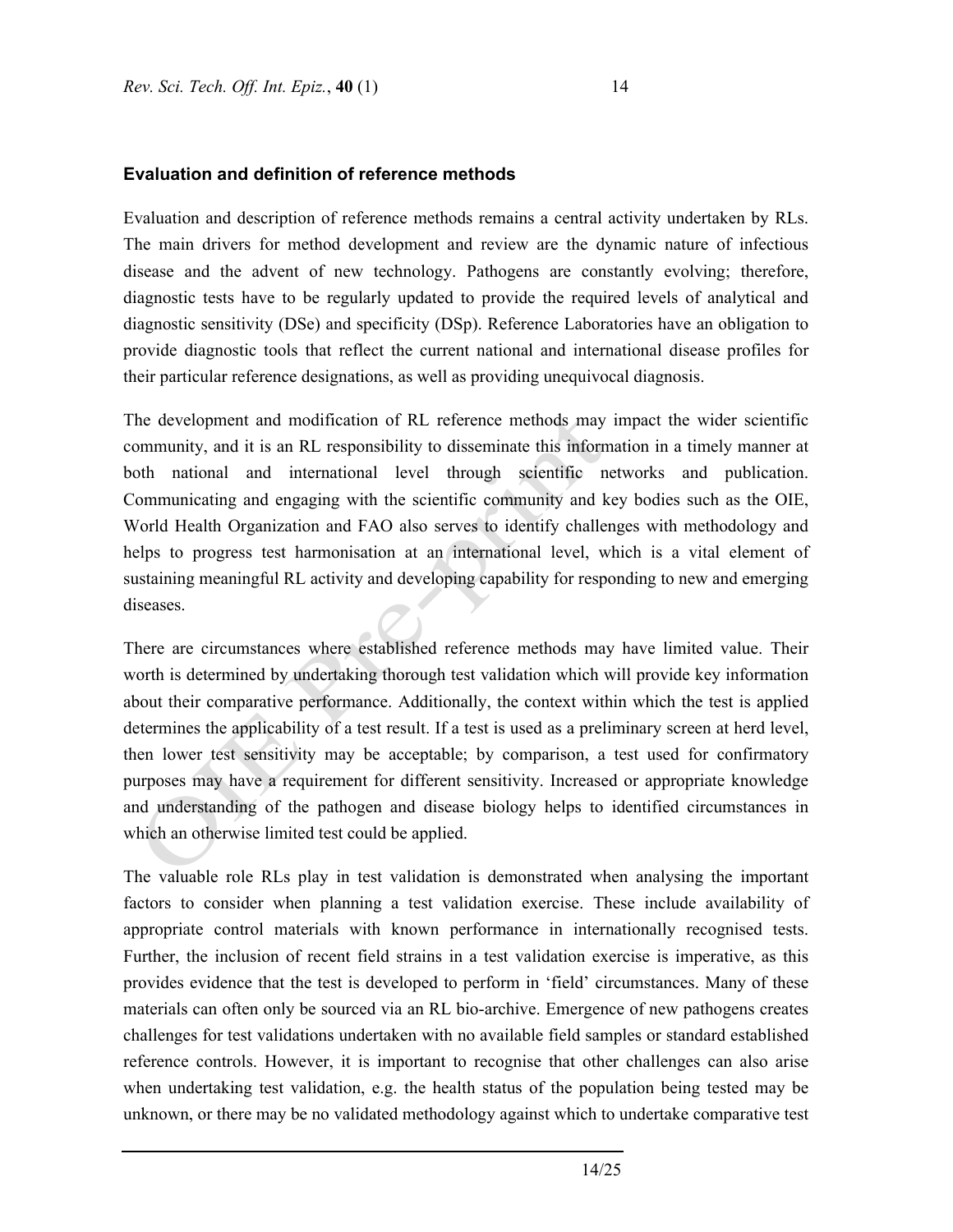performance analysis. Test validations are traditionally based around animal populations with recognised disease status. The challenge arises when such tests are applied to different populations, such as wildlife populations (32), or for a different purpose, such as demonstration of freedom from infection. In those circumstances, pre-determined DSe and DSp of a test are less likely to have meaningful context. The emergence and application of Bayesian latent class analysis, a probability-based statistical modelling approach (33), has provided an alternative approach for estimation of DSe and DSp in the absence of established methods, or for the application of a test to a population of unknown disease status.

#### **Preparation of standard reference materials**

An international standard reagent cannot be designated as OIE-approved unless it has been endorsed by the OIE Biological Standards Commission. The commission designates OIE RLs to prepare, validate and distribute international standard reagents to be used in diagnostic assays for infectious diseases of animals. International standard reagents must be prepared in accordance with established OIE guidelines for antibody, antigen and PCR standards (34, 35, 36), with the same principles for diagnostic standards also applying to human infections (37). The standards distributed are classed as either a primary reference standard, which is synonymous with 'international standard reagent', or secondary reference standards. Primary reference standards are for use in conjunction with tests described in the OIE *Terrestrial Manual* (7) or the *Manual of Diagnostic Tests for Aquatic Animals* (38). They enable the scientific community to harmonise diagnostic testing and encourage the mutual recognition of test results used for international trade. They represent the standard by which all other reagents are compared and calibrated against. Secondary standards may include national reference standards or locally generated standards that are in daily or routine use at the diagnostic laboratory level.

The primary reference standards are key for new assay validation. For most diagnostic assays, three reference standards are available (weak positive, strong positive and negative). The weak positive standard is the most critical standard, as it is used to provide assurance of the analytical sensitivity of the test. For quantitative tests, the standards must be assigned a reference status (e.g. in international units [IU]). Standards can be obtained from a pool of clinical samples or from individual samples. It is recommended that OIE RLs producing international standard reagents organise an inter-laboratory trial with other OIE RLs to improve the acceptance and consistency of results, particularly when first assigning the reference value in IU. Any distribution of subsequent batches of reference standards should also be preceded by interlaboratory testing to determine the new IU value observed at different laboratories and, in relation to the previous batch, to ensure new reagents meet the 'fit for purpose' checks required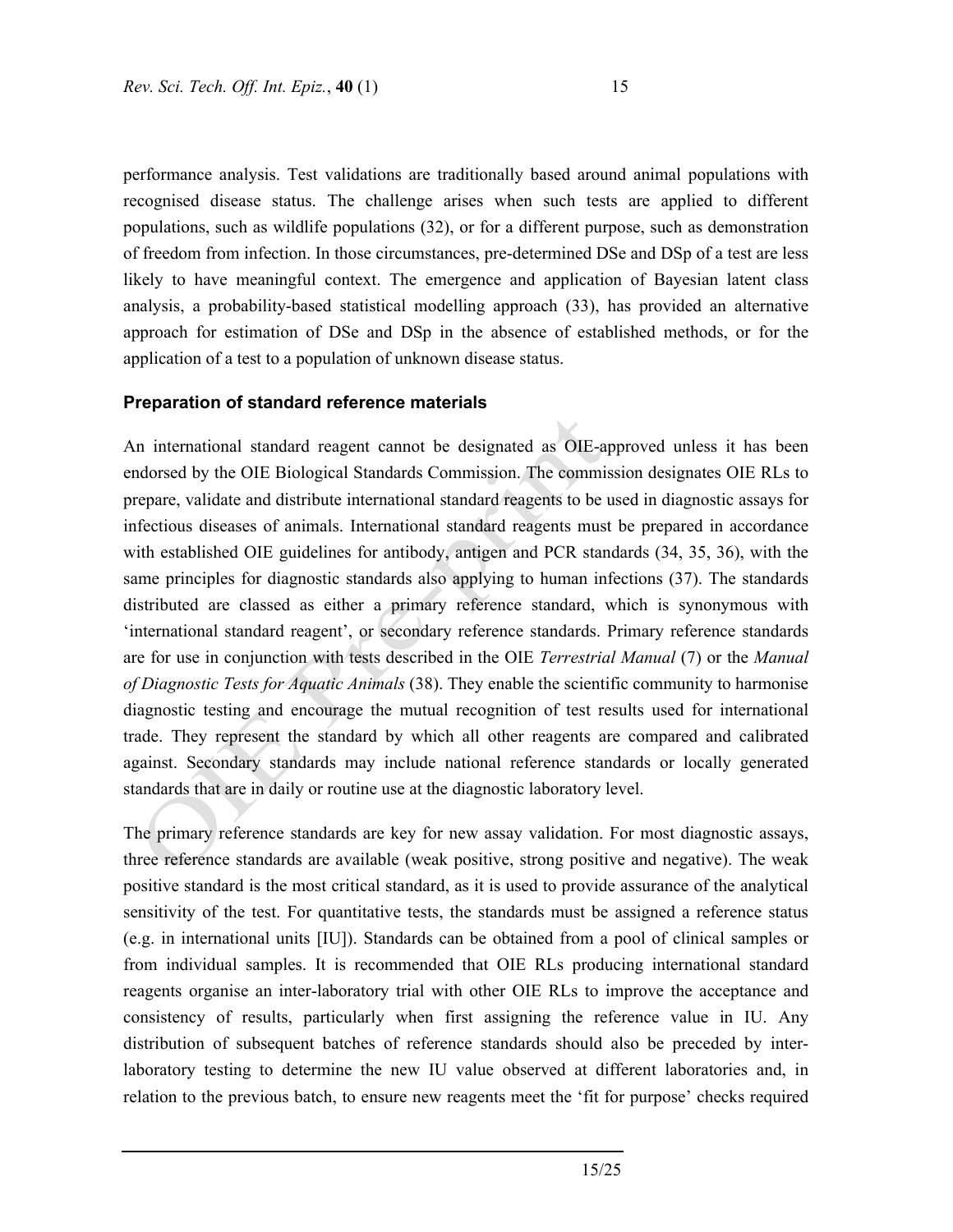under ISO 17025 accreditation. Inter-laboratory testing also allows laboratories to ensure that testing outputs are not unduly influenced by the change in reference standard. This interlaboratory testing was used in the establishment of a new batch of equine influenza virus reference antiserum for vaccine potency testing (39) and in the production of rabies virus reference antiserum for pet travel serological testing (40).

In addition to standardisation, the RL must also ensure that the standards undergo appropriate quality control in order to ensure that they are free from other infectious agents before being distributed (i.e. are safe and specific); are obtained from the appropriate natural host (i.e. are relevant); are free from confounding entities (e.g. cross-reacting antibodies, mycoplasma or cytotoxins); have been evaluated for preferred storage conditions (i.e. have known stability) and are in sufficient quantities for wide distribution (i.e. one single batch with enough stock to fulfil demand for at least five years). Approved standards must be appropriately labelled with the OIE logo, name of the standard, batch number and reconstitution method/storage conditions. New batches must be distributed along with a comprehensive data sheet. Where relevant, genome sequence data must be published for reference strains.

#### **Organisation of inter-laboratory comparisons**

The organisation of inter-laboratory comparisons is a key element in the portfolio of activities for which an RL is responsible, and it is critical for adoption and maintenance of newly validated methods. In the simplest terms, inter-laboratory comparisons or EQA exercises/ring trials/PT (see Waugh & Clarke and Johnson & Cabuang, this volume  $[41, 42]$ ) present an ideal opportunity for a testing laboratory to review several key elements of their performance. Interlaboratory comparisons are a valuable opportunity to compare testing performance across a broad testing group, in many instances at a national or international level. There may be an opportunity for laboratories to test isolates/tissues which are not commonly seen in that region or country. Inter-laboratory comparisons also provide an opportunity to test the EQA panel using methods that are similar to those used by other participants or to check alternative/secondary methodology which is not in frequent use. Laboratories may also use results of participation in a PT programme to justify increased expenditure for capability improvements (e.g. change from conventional PCR to real-time PCR).

The composition of an EQA panel needs careful consideration and is reliant on some fundamental questions. The panel should represent key targets that are likely to be found relatively commonly globally and should include representative positive samples. It can also include more challenging samples that participants may not encounter commonly (e.g. new or emerging pathogens, or multiple pathogens in the same sample). Potential limits of detection of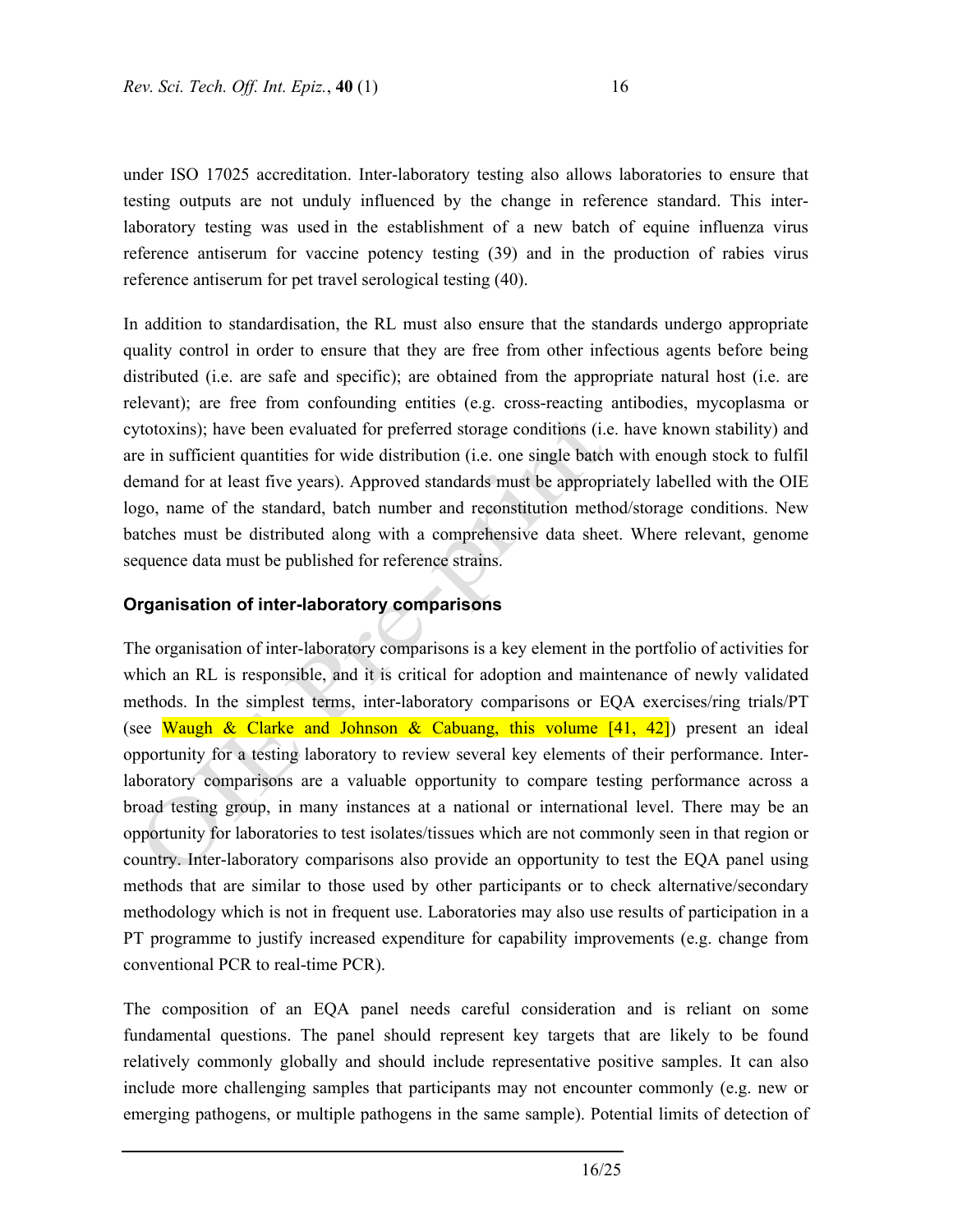the different tests used by the different participants should be considered when putting a panel of samples together whose detectable signal may reside around test thresholds. Additionally, an RL needs to have considered carefully how it proceeds if the panel of samples comprises difficult or poorly selected representative samples. A high failure rate can result in temporary suspension of designated laboratories, which may have serious repercussions for maintenance and compliance of statutory testing requirements in some countries. For this reason, homogeneity and stability of panel samples are critical considerations when undertaking quality assurance of EQA panels.

Proficiency testing use inter-laboratory comparisons is underpinned by internationally recognised quality standards such as the ISO/IEC 17043:2010 standard, which specifies the general requirements for the standards of providers of PT schemes and also for the development and operation of PT schemes. The ISO/IEC 17043:2010 standard covers all aspects of sample production, including sample stability, homogeneity, uniformity of sample labelling, traceability, data systems management, confidentiality and provision of competent assessors. Accreditation of PT providers to these internationally recognised standards provides assurances that the providers offer effective PT schemes and assures customers that they can be confident in the performance of the laboratories that take part in the schemes.

The impact of EQA performance cannot be overstated, particularly when laboratories have to provide assurance of the quality of testing intended to underpin international trade requirements. External quality assurance is equally valuable for RLs, where the confirmatory methods are used to endorse positive test results from laboratories within a national network.

# **Conclusions/recommendations**

- − Current global farming practices and pathogen divergence and emergence continue to drive the need for RLs to continually monitor existing test performance and evaluation, validation and implementation of new and improved test methodologies.
- Provision of demonstrated expertise in diagnostic test validation through RLs needs to be maintained.
- Reference Laboratories play a key role in assessing ongoing performance of existing tests whilst developing and robustly validating new assays to international standards. Continued vigilance by RLs is required to ensure appropriate tools for diagnosis and control of animal and aquatic diseases.
- Reference Laboratories are invaluable and unique resources which should be recognised and maintained to ensure high standards of test evaluation/validation and technology transfer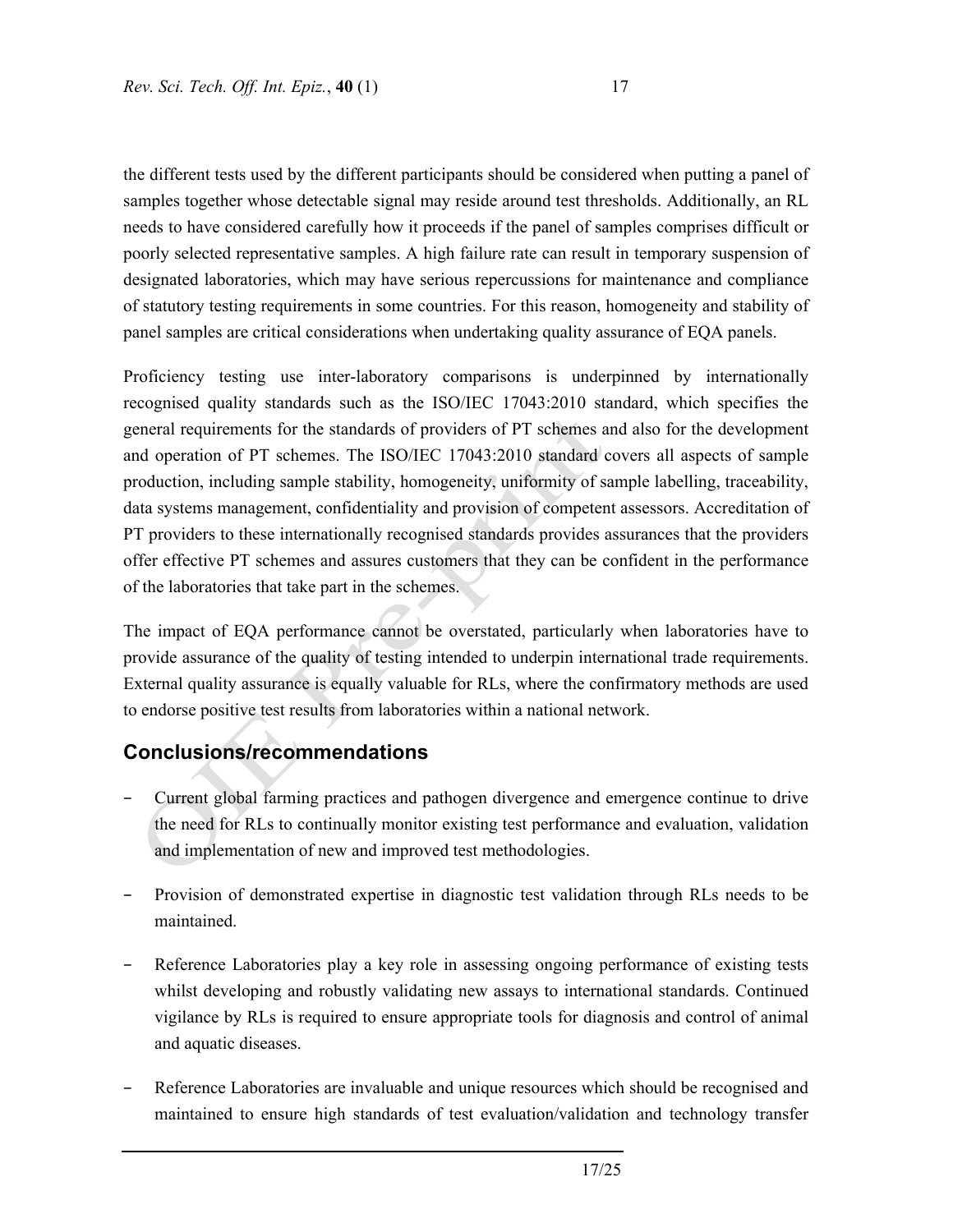including: facilities, expertise (i.e. people), collections of materials (i.e. reference standards and bio-archives), quality assurance systems and training capability.

- Rapid development of test capability needs RL leadership through collaborative networks in order to respond to new and evolving infectious agents.
- Reference Laboratories should continue to fulfil important functions in translating new innovations and approaches from research and development into validated tests available for wider use.
- This review has highlighted the importance of key reference activities and may guide individual laboratories, and the national and international authorities responsible for them, in making key decisions which will both respect and maintain the necessary OIE standards.

## Acknowledgements

The authors wish to thank Dr Jason Sawyer and Dr Adrian Whatmore in the Bacteriology Department of the Animal and Plant Health Agency for their advice in developing text relevant to test validation for bacterial diseases. The authors would also like to thank the international community that shares biologicals and data with RLs, without which our knowledge in this field would not be possible.

# **Le rôle des laboratoires vétérinaires nationaux et internationaux**

I.H. Brown, M.J. Slomka, C.A. Cassar, L.M. McElhinney & A. Brouwer

#### **Résumé**

Dans le domaine de la validation des tests de diagnostic, les Laboratoires de référence de l'Organisation mondiale de la santé animale (OIE) jouent un rôle central et fournissent à la communauté internationale des conseils impartiaux ainsi qu'un soutien pour la sélection, la mise au point et la validation des tests de diagnostic utilisés pour la détection des maladies correspondant à leur domaine de spécialisation. Les Laboratoires de référence nationaux remplissent une fonction inestimable en facilitant l'introduction, la validation continue et l'application de tests de diagnostic validés conformément aux normes internationales. Ces laboratoires sont dotés de personnels expérimentés possédant une connaissance approfondie de ces systèmes et qui ont accès à des installations spécialisées pour mener à bien leurs opérations et suivre de près les changements ou les avancées technologiques. Ils peuvent ainsi examiner leur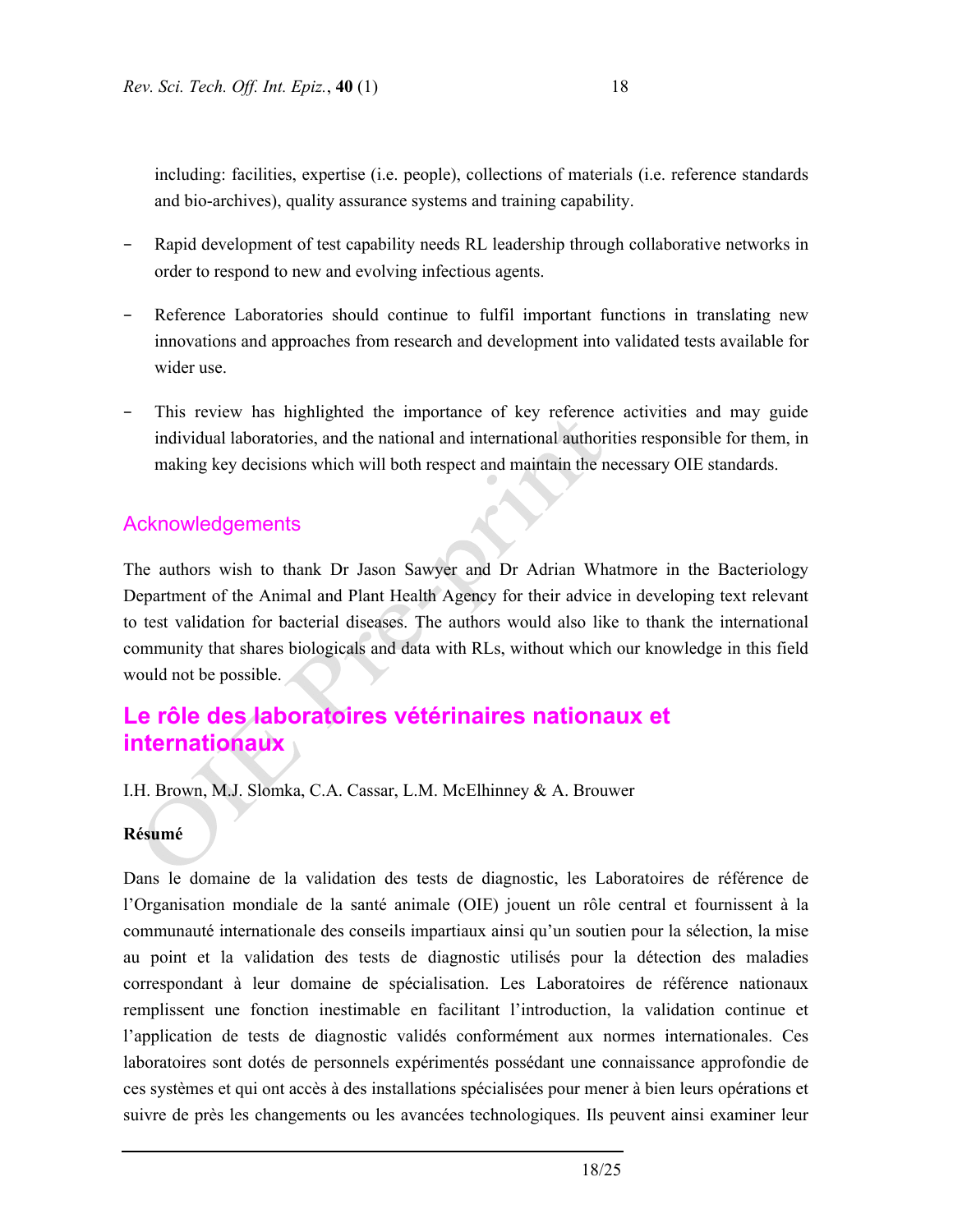pertinence et intérêt au regard de l'évolution des exigences relatives aux tests de diagnostic. Le mandat des Laboratoires de référence recouvre souvent un large éventail d'activités reliant les programmes de recherche ou développement et les activités de surveillance, ce qui permet de réaliser une évaluation continue des outils diagnostiques et, si besoin, de procéder à leur amélioration. Les Laboratoires de référence entretiennent ou ont accès à des banques de matériels biologiques uniques (panels d'échantillons positifs et négatifs connus) et produisent des réactifs de référence internationale, deux catégories de matériels essentielles pour procéder à la validation point par point d'un test diagnostique suivant les critères requis. Les Laboratoires de référence interviennent individuellement ou en partenariat avec d'autres Laboratoires de référence ou instituts scientifiques, mais aussi, lorsque c'est nécessaire et dans le respect des règles d'impartialité, avec le secteur privé, afin de s'assurer que les nouveaux tests sont validés conformément aux normes de l'OIE. Ils soutiennent et appliquent des programmes officiels d'assurance de la qualité (y compris en participant à des programmes d'essais d'aptitude interlaboratoires) pour les tests nouvellement validés et garantissent leur suivi continu ainsi que leur conformité avec les normes, ou, suivant les cas, définissent les limites ou le niveau d'incertitude à prendre en considération. Les Laboratoires de référence publient les données relatives à la validation des tests dans des journaux scientifique et sur les sites Web pertinents et diffusent également des informations sur le sujet lors d'ateliers et de conférences internationales. En outre, ils peuvent proposer des formations sur les procédures et les systèmes qui sous-tendent la validation des tests.

#### **Mots-clés**

Banques biologiques – Conformité aux normes – Exactitude d'un test – Impartialité – Laboratoire de référence – Prestations de conseil.

# **Función de los laboratorios veterinarios nacionales e internacionales**

I.H. Brown, M.J. Slomka, C.A. Cassar, L.M. McElhinney & A. Brouwer

#### **Resumen**

En el terreno de la validación de pruebas de diagnóstico, los Laboratorios de Referencia de la Organización Mundial de Sanidad Animal (OIE) cumplen una función central y proporcionan a la comunidad internacional servicios de apoyo y asesoramiento imparcial para la selección, el desarrollo y la validación de pruebas de diagnóstico, que pueden aplicarse a la enfermedad para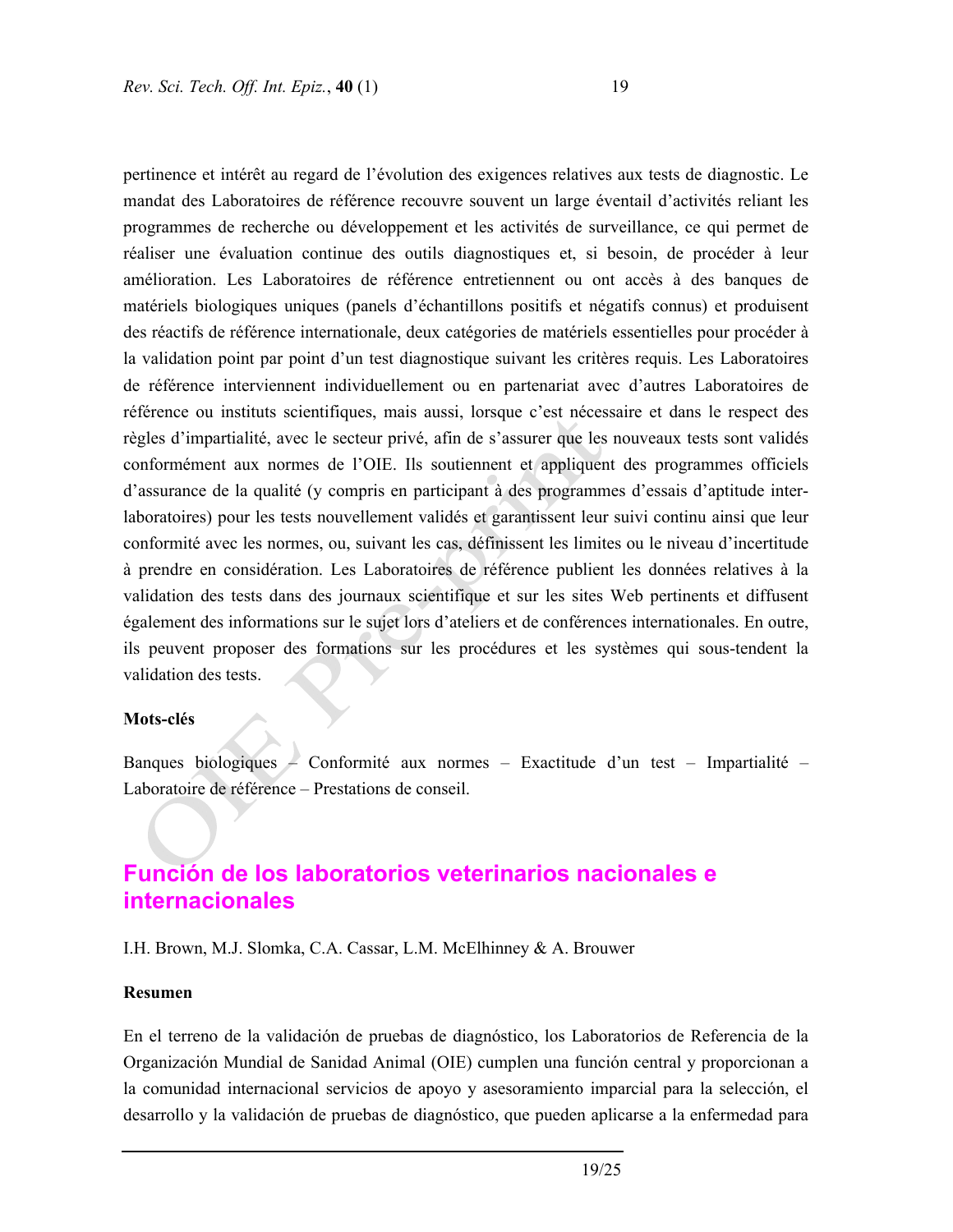la que cada laboratorio esté designado. Los laboratorios de referencia nacionales cumplen una inestimable función de apoyo a la implantación, la continua validación y la utilización de pruebas de diagnóstico validadas con arreglo a las normas internacionales. Disponen de personal experimentado y muy buen conocedor de estos sistemas y de acceso a instalaciones especializadas de trabajo, lo que les permite seguir de cerca los cambios o adelantos tecnológicos y estudiar su utilidad o interés en relación con la evolución de los requisitos de las pruebas de diagnóstico. Los Laboratorios de Referencia suelen tener un mandato amplio, que a los programas de investigación y desarrollo aúna actividades de vigilancia, en aras de la continua evaluación y, en caso necesario, mejora de las herramientas de diagnóstico. Estos laboratorios poseen (o tienen acceso a) archivos biológicos únicos (conjuntos de muestras probadamente positivas y negativas) y elaboran patrones de referencia internacional, elementos ambos indispensables para llevar a buen fin la necesaria validación detallada de toda prueba de diagnóstico. Los Laboratorios de Referencia pueden trabajar en solitario o en colaboración con otros Laboratorios de Referencia, con institutos científicos e incluso, cuando hace falta, y procediendo con imparcialidad, con entidades del sector privado, a fin de garantizar que toda nueva prueba sea validada con arreglo a las normas de la OIE. También promueven y llevan adelante programas oficiales de garantía de la calidad de pruebas recién validadas (incluidos programas de pruebas de competencia), lo que asegura un seguimiento continuo y el cumplimiento de la normativa en todo momento, o fijan, cuando es necesario, limitaciones o niveles de incertidumbre. Asimismo, estos laboratorios publican datos sobre la validación de pruebas en revistas científicas y sitios web conexos y difunden información al respecto en talleres y conferencias internacionales. Además, pueden impartir formación sobre los procesos y sistemas que fundamentan la validación de pruebas de diagnóstico.

#### **Palabras clave**

Archivos biológicos – Asesoramiento – Cumplimiento de la normativa – Exactitud de prueba – Imparcialidad – Laboratorio de Referencia.

### **References**

- 1. Oxford University Press (OUP) (2011). Concise Oxford English Dictionary, 12th Ed. OUP, Oxford, United Kingdom.
- 2. World Organisation for Animal Health (OIE) (2021). Reference Laboratories. OIE, Paris, France. Available at: www.oie.int/scientific-expertise/reference-laboratories/terms-ofreference/ (accessed on 26 February 2021).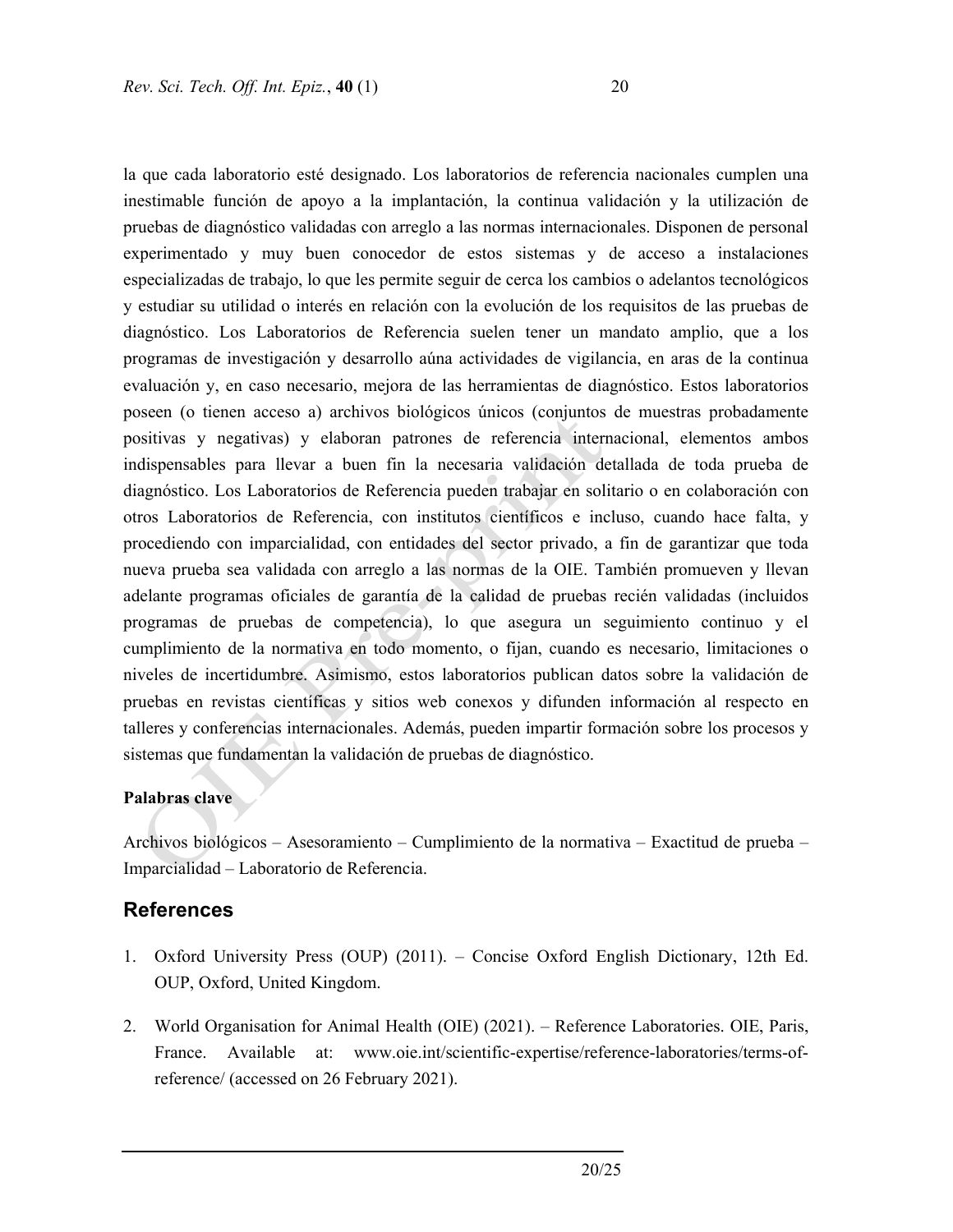- 3. Gardner I.A., Colling A., Caraguel C.G., Crowther J.R., Jones G., Firestone S.M. & Heuer C. (2021). – Introduction: validation of tests for OIE-listed diseases as fit-for-purpose in a world of evolving diagnostic technologies. *In* Diagnostic test validation science: a key element for effective detection and control of infectious animal diseases (A. Colling & I.A. Gardner, eds). *Rev. Sci. Tec. Off. Int. Epiz.*, 40 (1), XX-YY. doi:10.20506/rst.40.1.XXXX.
- 4. World Organisation for Animal Health (OIE) (2019). Chapter 1.1.4. Biosafety and biosecurity: standard for managing biological risk in the veterinary laboratory and animal facilities. *In* Manual of Diagnostic Tests and Vaccines for Terrestrial Animals. OIE, Paris, France. Available at: www.oie.int/standard-setting/terrestrial-manual/access-online/ (accessed on 26 February 2021).
- 5. Simmons H., Hudson-Shore M. & Millar K. (2019). VetBioNet Ethics Committee Best Practice Guidance (D4.5). INRA Transfer for VetBioNet (GA N°731014), Paris, France, 34 pp. Available at: www.vetbionet.eu/wp-content/uploads/2020/06/D4.5\_Ethics-Committee-Best-Practice-Guidance.pdf (accessed on 8 January 2021).
- 6. Russell W.M.S. & Burch R.L. (1959). The principles of humane experimental technique. Methuen, London, United Kingdom. Available at: caat.jhsph.edu/principles/the-principlesof-humane-experimental-technique (accessed on 26 February 2021).
- 7. World Organisation for Animal Health (OIE) (2019). Chapter 1.1.6. Principles and methods of validation of diagnostic assays for infectious diseases. *In* Manual of Diagnostic Tests and Vaccines for Terrestrial Animals. OIE, Paris, France. Available at: www.oie.int/standard-setting/terrestrial-manual/access-online/ (accessed on 26 February 2021).
- 8. Drew T.W. & Matthews D. (2007). Developing standards: the role of the OIE expert. *Dev. Biol. (Basel)*, **128**, 87–96. Available at: pubmed.ncbi.nlm.nih.gov/18084933/ (accessed on 14 April 2021).
- 9. Nagy A., Černíková L., Kunteová K., Dirbáková Z., Thomas S.S., Slomka M.J., Dán A., Varga T., Máté M., Jiřincová H. & Brown I.H. (2021) – A universal RT-qPCR assay for 'One Health' detection of influenza A viruses. *PLoS One,* **16** (1), Article No. e0244669. doi:10.1371/journal.pone.0244669.
- 10. Enago Academy (2019). Preprints: does publishing research early have a downside? Available at: www.enago.com/academy/preprints-publishing-research-early-downside/ (accessed on 27 February 2021).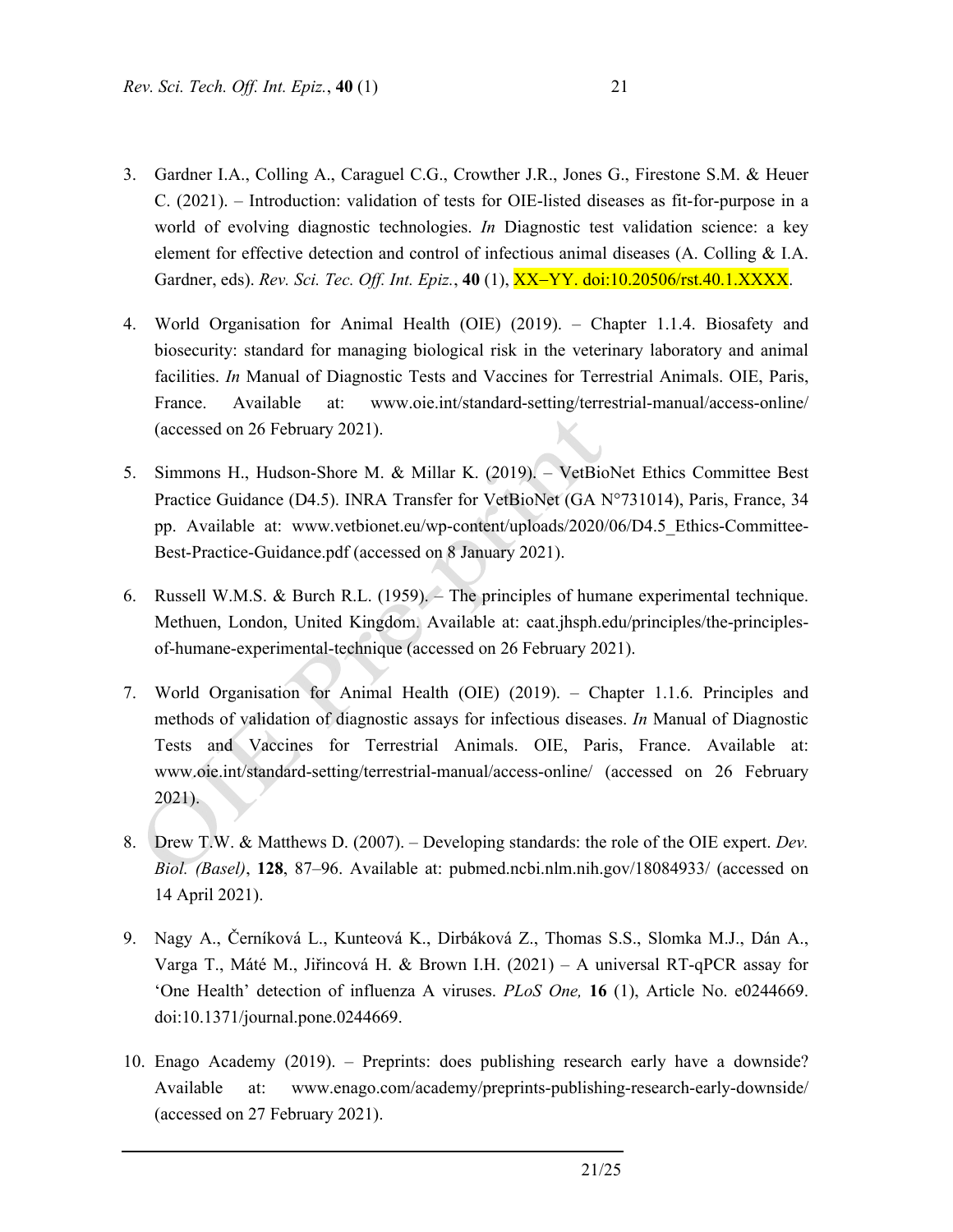- 11. European Food Safety Authority & European Centre for Disease Prevention and Control (2019). – The European Union One Health 2018 Zoonoses Report. *EFSA J.,* **17** (12), Article No. e05926. doi:10.2903/j.efsa.2019.5926.
- 12. Convention on Biological Diversity (CBD) (2015). About the Nagoya Protocol. CBD, Montreal, Canada. Available at: www.cbd.int/abs/about/ (accessed on 27 February 2021).
- 13. Lajaunie C. & Morand S. (2020). Nagoya Protocol and infectious diseases: hindrance or opportunity? *Front. Public Health,* **8**, Article No. 238. doi:10.3389/fpubh.2020.00238.
- 14. Nair R.B. & Ramachandranna P.C. (2010). Patenting of microorganisms: systems and concerns. *J. Commer. Biotechnol.,* **16** (4), 337–347. doi:10.1057/jcb.2010.20
- 15. Marston D.A., Jennings D.L., MacLaren N.C., Dorey-Robinson D., Fooks A.R., Banyard A.C. & McElhinney L.M. (2019). – Pan-lyssavirus real time RT-PCR for rabies diagnosis. *J. Vis. Exp.,* (149), Article No. e59709. doi:10.3791/59709.
- 16. European Food Safety Authority & European Centre for Disease Prevention and Control (2021). – The European Union One Health 2019 Zoonoses Report. *EFSA J.*, **19** (2), Article No. e06406. doi:10.2903/j.efsa.2021.6406.
- 17. Liu Y.Y., Wang Y. […] & Shen J. (2019). Emergence of plasmid-mediated colistin resistance mechanism MCR-1 in animals and human beings in China: a microbiological and molecular biological study. *Lancet Infect. Dis*., **16** (2), 161–168. doi:10.1016/S1473- 3099(15)00424-7.
- 18. Mackenzie J.S. & Smith D.W. (2020). COVID-19: a novel zoonotic disease caused by a coronavirus from China: what we know and what we don't. *Microbiol. Aust*., **41** (1), 45–50. doi:10.1071/MA20013.
- 19. Cai H.Y., Caswell J.L. & Prescott J.F. (2014). Nonculture molecular techniques for diagnosis of bacterial disease in animals: a diagnostic laboratory perspective. *Vet. Pathol.,*  **51** (2), 341–350. doi:10.1177/0300985813511132.
- 20. Hoffmann B., Beer M., Reid S.M., Mertens P., Oura C.A., van Rijn P.A., Slomka M.J., Banks J., Brown I.H., Alexander D.J. & King D.P. (2009). – A review of RT-PCR technologies used in veterinary virology and disease control: sensitive and specific diagnosis of five livestock diseases notifiable to the World Organisation for Animal Health. *Vet. Microbiol.,* **139** (1–2), 1–23. doi:10.1016/j.vetmic.2009.04.034.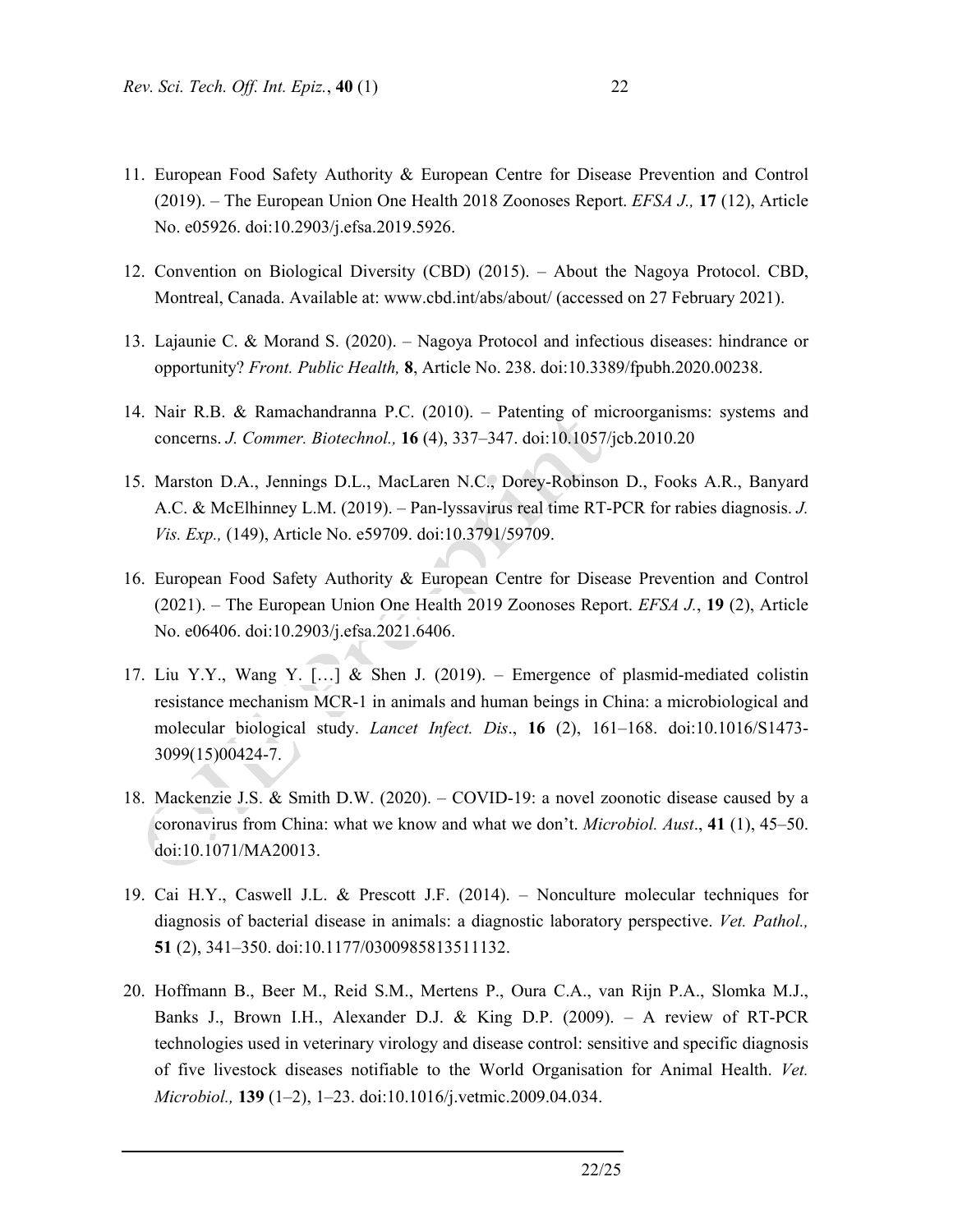- 21. Whatmore A.M. (2009). Current understanding of the genetic diversity of *Brucella*, an expanding genus of zoonotic pathogens. *Infect. Genet. Evol.,* **9** (6), 1168–1184. doi:10.1016/j.meegid.2009.07.001.
- 22. European Food Safety Authority, European Centre for Disease Prevention and Control […] & Baldinelli F. (2021) – Avian influenza overview December 2020 – February 2021. *EFSA J.,* **19** (3), Article No. e06497. doi:10.2903/j.efsa.2021.6497.
- 23. Slomka M.J., Irvine R.M., Pavlidis T., Banks J. & Brown I.H. (2010). Role of real time RT-PCR platform technology in the diagnosis and management of notifiable avian influenza outbreaks: experiences in Great Britain. *Avian Dis.,* **54** (Suppl. 1), S591–S596. doi:10.1637/8947-052909-reg.1.
- 24. Venkatesh D., Poen M.J. […] & Lewis N.S. (2018). Avian influenza viruses in wild birds: virus evolution in a multi-host ecosystem. *J. Virol.,* **92** (15), Article No. e00433-18. doi:10.1128/JVI.00433-18.
- 25. Beer M., Conraths F.J. & van der Poel W.H.M. (2013). 'Schmallenberg virus' a novel orthobunyavirus emerging in Europe. *Epidemiol. Infect.,* **141** (1), 1–8. doi:10.1017/S0950268812002245.
- 26. Pérez-Losada M., Arenas M. & Castro-Nallar E. (2018). Microbial sequence typing in the genomic era. *Infect. Genet. Evol.,* **63**, 346–359. doi:10.1016/j.meegid.2017.09.022.
- 27. Sitaras I. (2020). Antigenic cartography: overview and current developments. *Methods Mol. Biol.,* **2123**, 61–68. doi:10.1007/978-1-0716-0346-8\_5.
- 28. Mumford J.A. (2007). Vaccines and viral antigenic diversity. *In* Animal vaccination Part 1: development, production and use of vaccines (P.-P. Pastoret, M. Lombard & A.A. Schudel, eds). *Rev. Sci. Tech. Off. Int. Epiz*., **26** (1), 69–90. doi:10.20506/rst.26.1.1730.
- 29. Maresca C., Costarelli S., Dettori A., Felici A., Iscaro C. & Feliziani F. (2015). Enzootic bovine leukosis: report of eradication and surveillance measures in Italy over an 8-year period (2005–2012). *Prev. Vet. Med.,* **119** (3–4), 222–226. doi:10.1016/j.prevetmed.2015.02.024.
- 30. Lean F.Z.X., Neave M.J., White J.R., Payne J., Eastwood T., Bergfeld J., Di Rubbo A., Stevens V., Davies K.R., Devlin J., Williams D.T. & Bingham J. (2019). – Attenuation of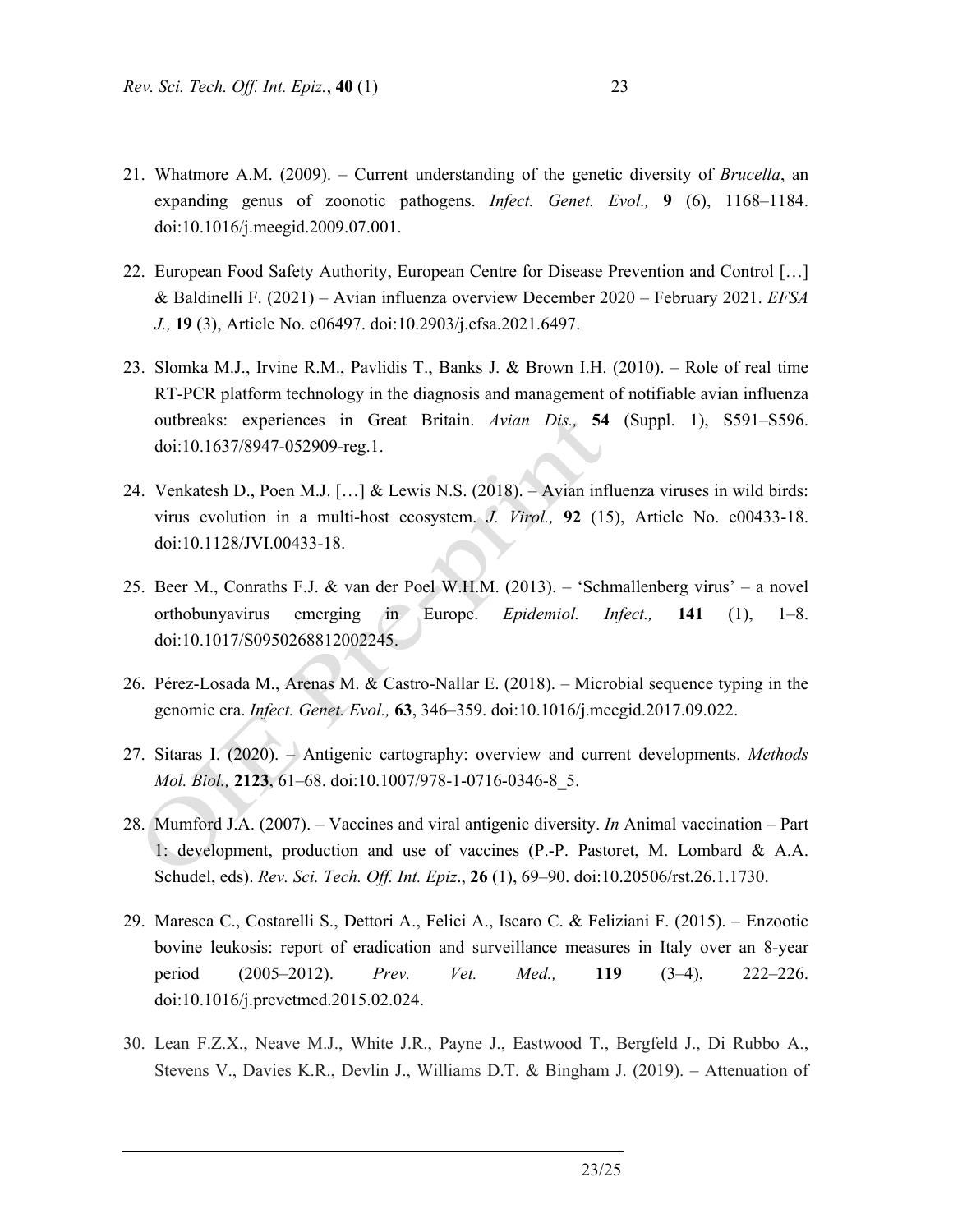- 31. Hedlin P., Taschuk R., Potter A., Griebel P. & Napper S. (2012). Detection and control of prion diseases in food animals. *ISRN Vet. Sci.,* **2012**, Article No. 254739. doi:10.5402/2012/254739.
- 32. Jia B., Colling A., Stallknecht D.E., Blehert D., Bingham J., Crossley B., Eagles D. & Gardner I.A. (2020). – Validation of laboratory tests for infectious diseases in wild mammals: review and recommendations. *J. Vet. Diagn. Invest*., **32** (6), 776–792. doi:10.1177/1040638720920346.
- 33. Gardner I.A. (2002). The utility of Bayes' theorem and Bayesian inference in veterinary clinical practice and research. *Aust. Vet. J.*, **80** (12), 758–761. doi:10.1111/j.1751- 0813.2002.tb11347.x.
- 34. World Organisation for Animal Health (OIE) (2006). OIE guideline: international reference antibody standards for antibody assays. OIE, Paris, France, 5 pp. Available at: www.oie.int/fileadmin/Home/eng/Our\_scientific\_expertise/docs/pdf/Reagents/A\_GUIDELI NE\_ANTIBODY\_STANDARDS.pdf (accessed on 27 February 2021).
- 35. Dhanasekaran S., Doherty T.M., Kenneth J. & TB Trials Study Group (2010). Comparison of different standards for real-time PCR-based absolute quantification. *J. Immunol. Methods,*  **354** (1–2), 34–39. doi:10.1016/j.jim.2010.01.004.
- 36. World Organisation for Animal Health (OIE) (2017). OIE guideline: international reference standards for antigen detection assays. OIE, Paris, France, 7 pp. Available at: www.oie.int/fileadmin/Home/eng/Our\_scientific\_expertise/docs/pdf/Reagents/A\_GUIDELI NE\_ANTIEGEN\_STANDARDS.pdf (accessed on 27 February 2021).
- 37. Motley M.P., Bennett-Guerrero E., Fries B.C. & Spitzer E.D. (2020). Review of viral testing (polymerase chain reaction) and antibody/serology testing for severe acute respiratory syndrome-Coronavirus-2 for the intensivist. *Crit. Care Explor.,* **2** (6), Article No. e0154. doi:10.1097/CCE.0000000000000154.
- 38. World Organisation for Animal Health (OIE) (2019). Chapter 1.1.2. Principles and methods of validation of diagnostic assays for infectious diseases. *In* Manual of Diagnostic Tests and Vaccines for Aquatic Animals. OIE, Paris, France. Available at: www.oie.int/standard-setting/aquatic-manual/access-online/ (accessed on 14 April 2021).